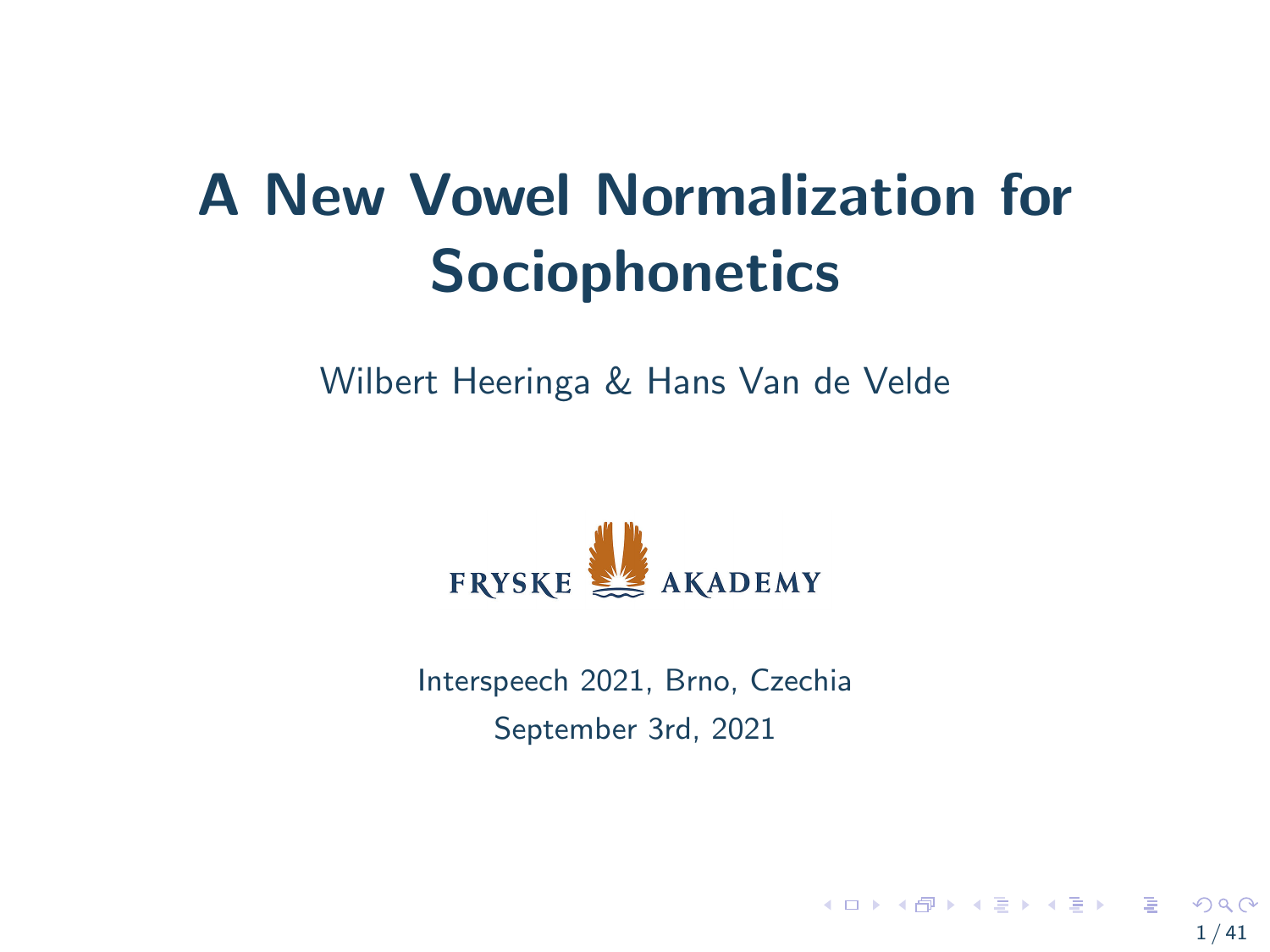

# Vowel formant normalization

• Make acoustic data comparable across individual speakers.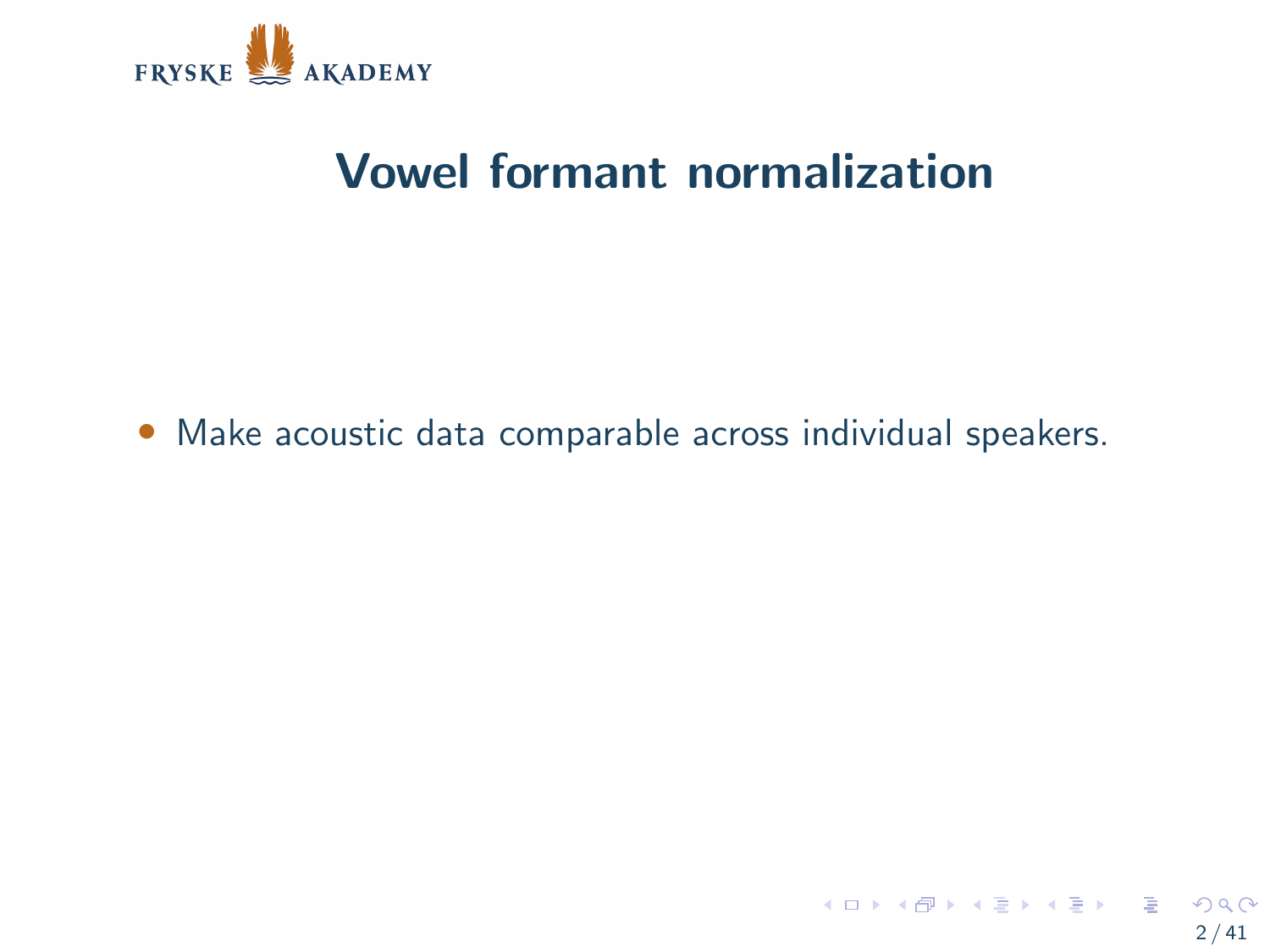

# Vowel formant normalization

- Make acoustic data comparable across individual speakers.
- Best method according to Adank et al. (2004), Fabricius et al. (2009), Kohn & Farrington(2012), Volín(2009) and Van der Harst (2011) is Lobanov (1971).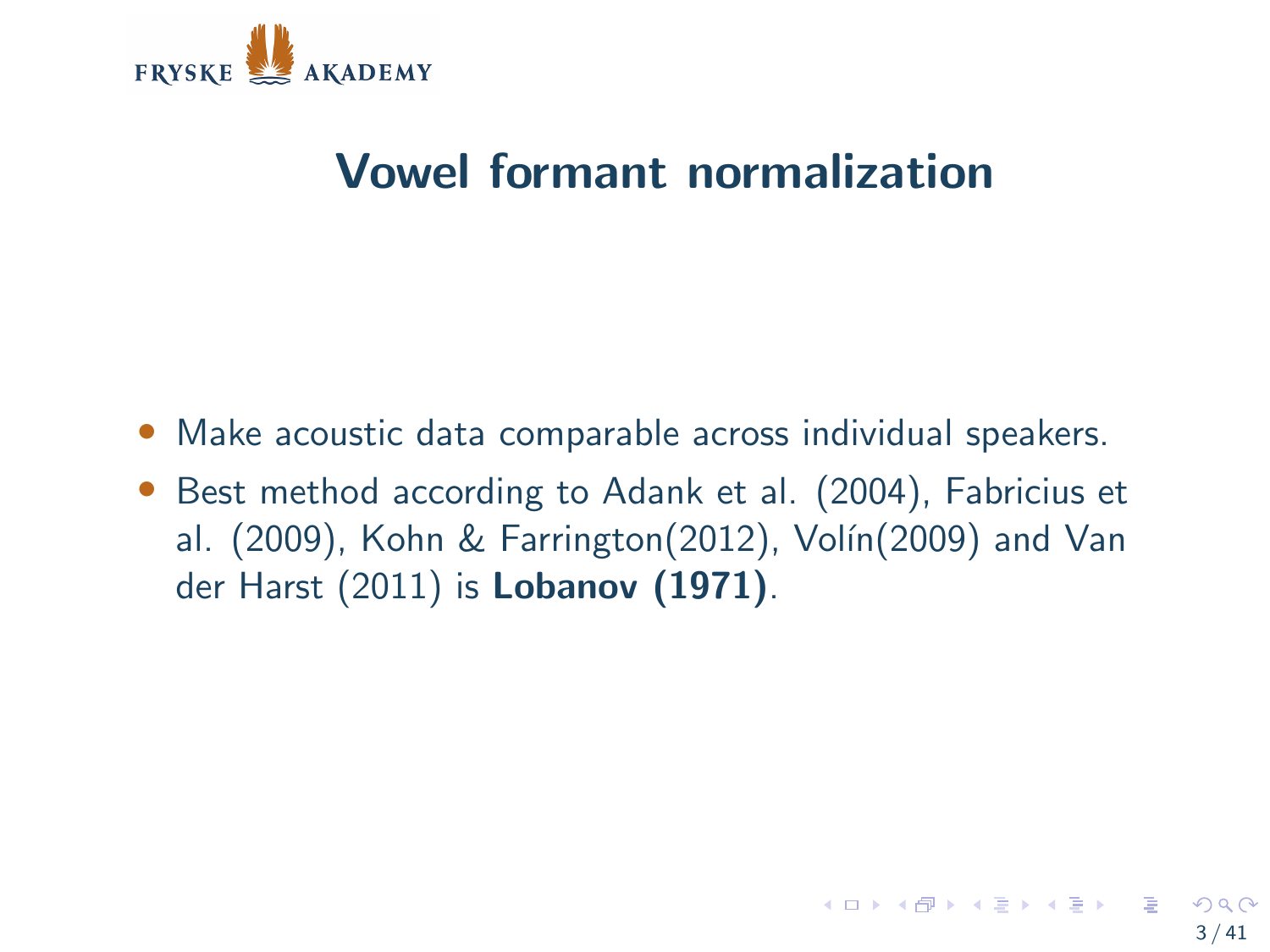

1. subtract the mean formant value from individual formant values: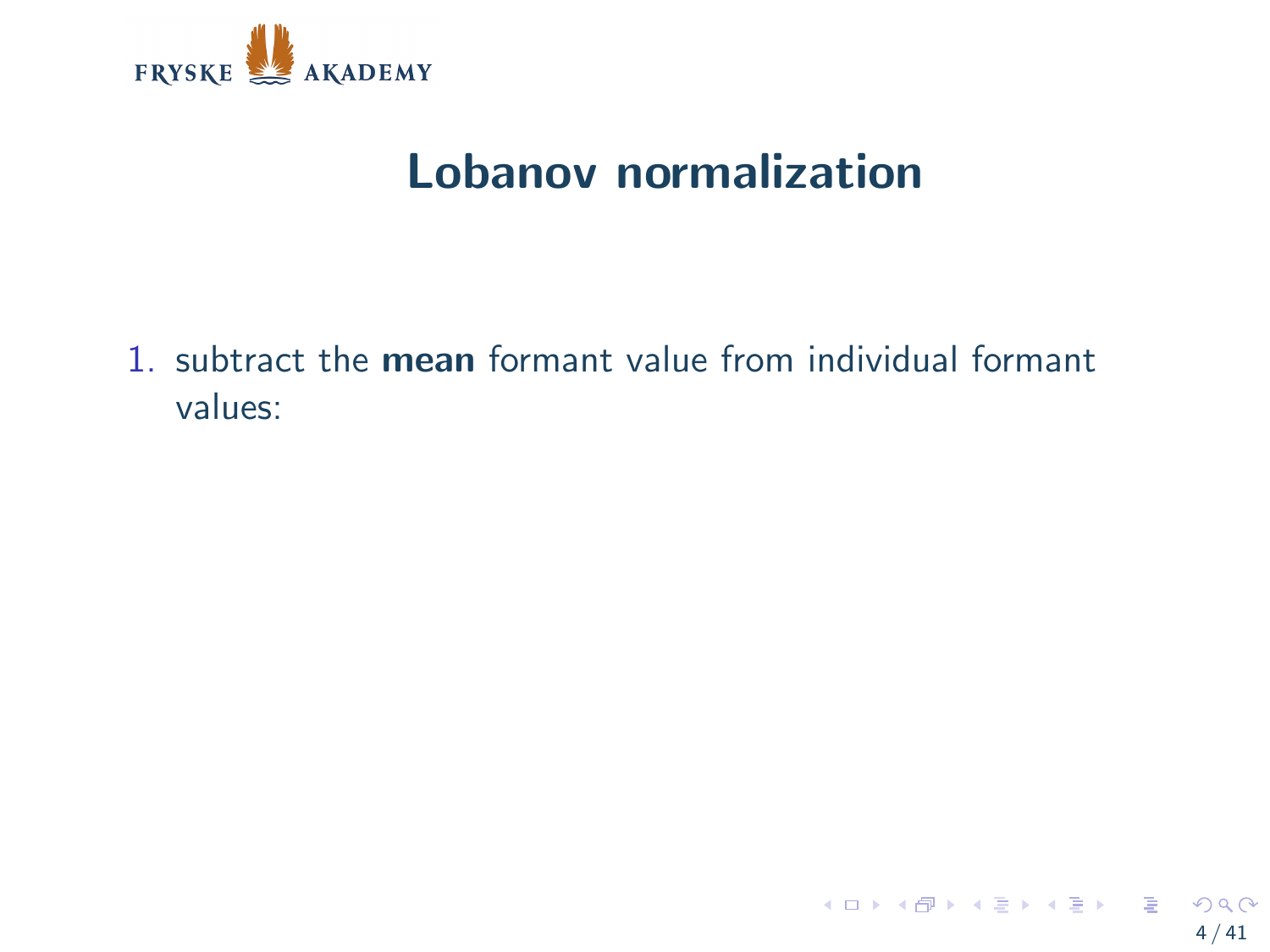

- 1. subtract the mean formant value from individual formant values:
	- all speakers' vowels get centered around the origin (0, 0).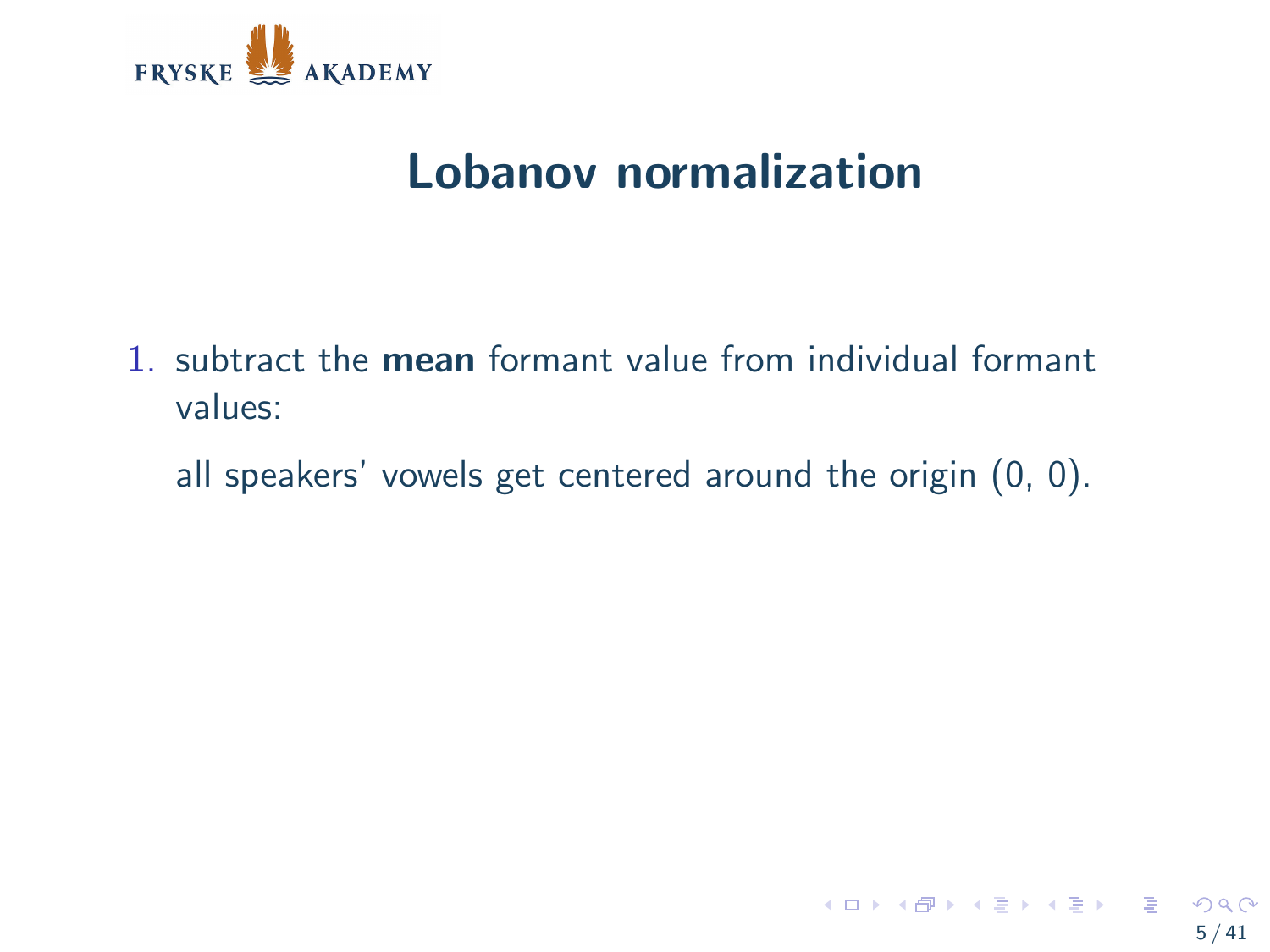

- 1. subtract the mean formant value from individual formant values:
	- all speakers' vowels get centered around the origin (0, 0).
- 2. divide resulting values by standard deviation: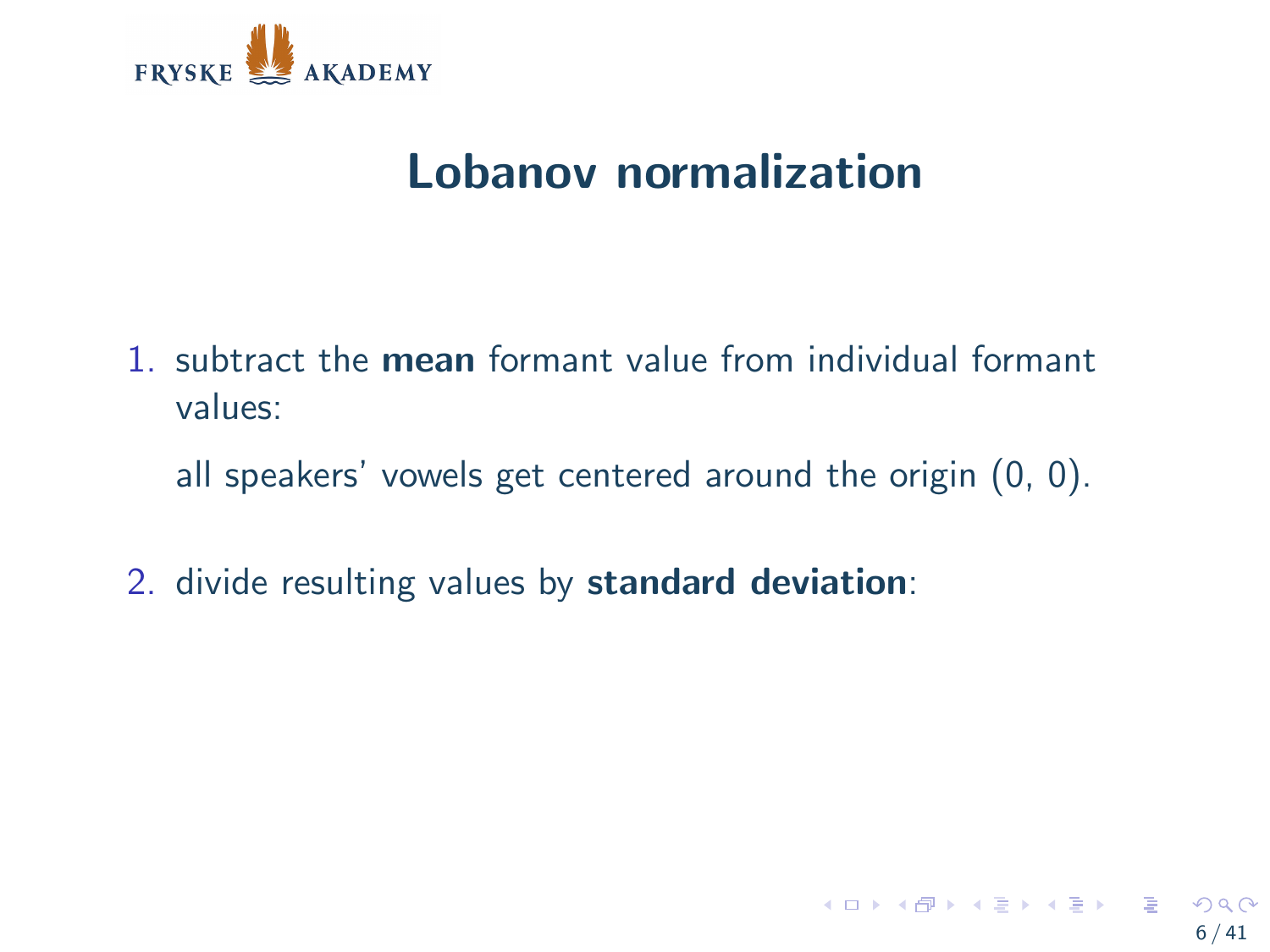

1. subtract the mean formant value from individual formant values:

all speakers' vowels get centered around the origin (0, 0).

2. divide resulting values by standard deviation: makes the sizes of the speakers' vowel spaces more comparable  $(sd=1)$ .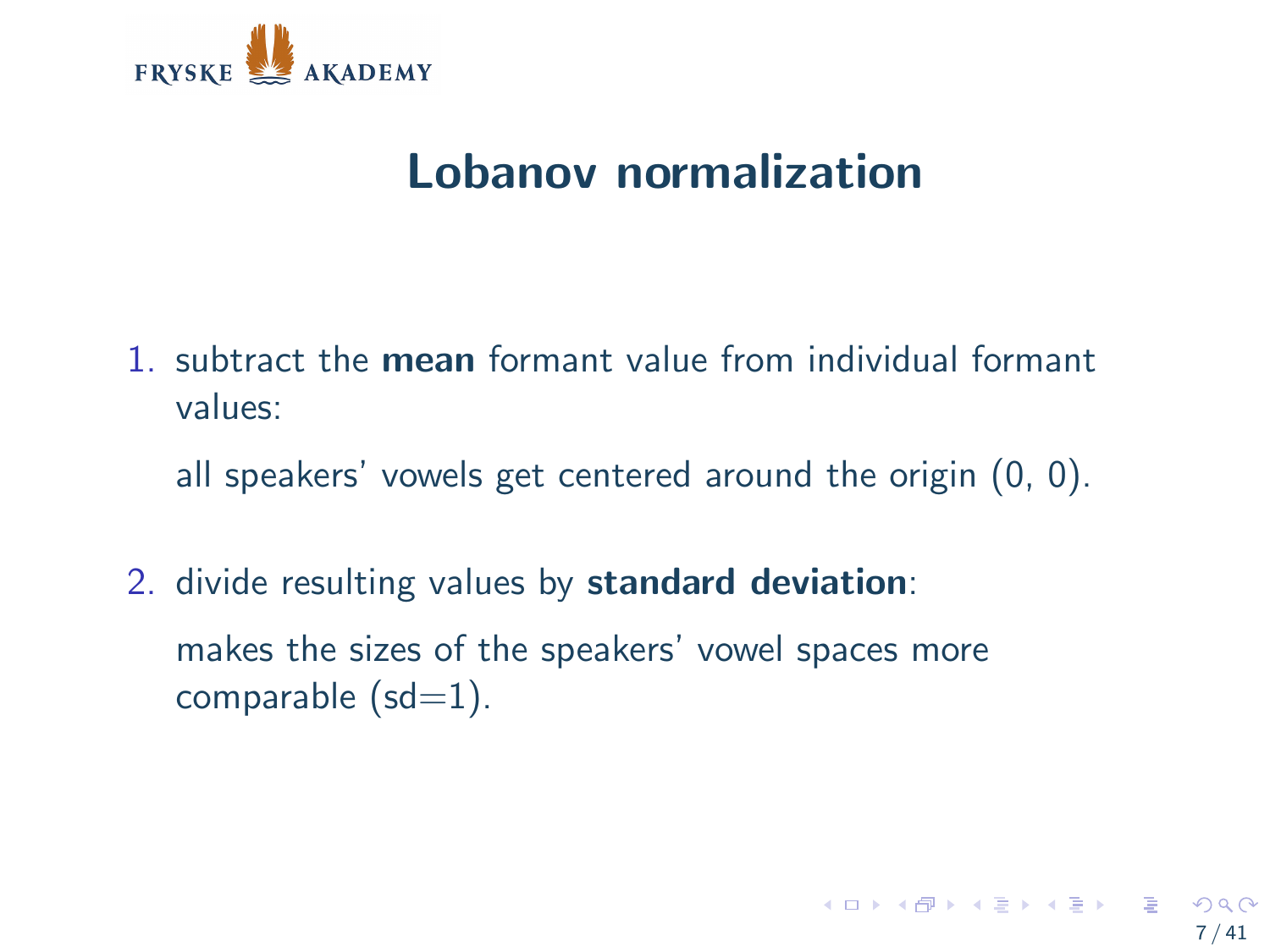

• Lobanov's method is sensitive to the **distribution** of the vowels within the vowel space.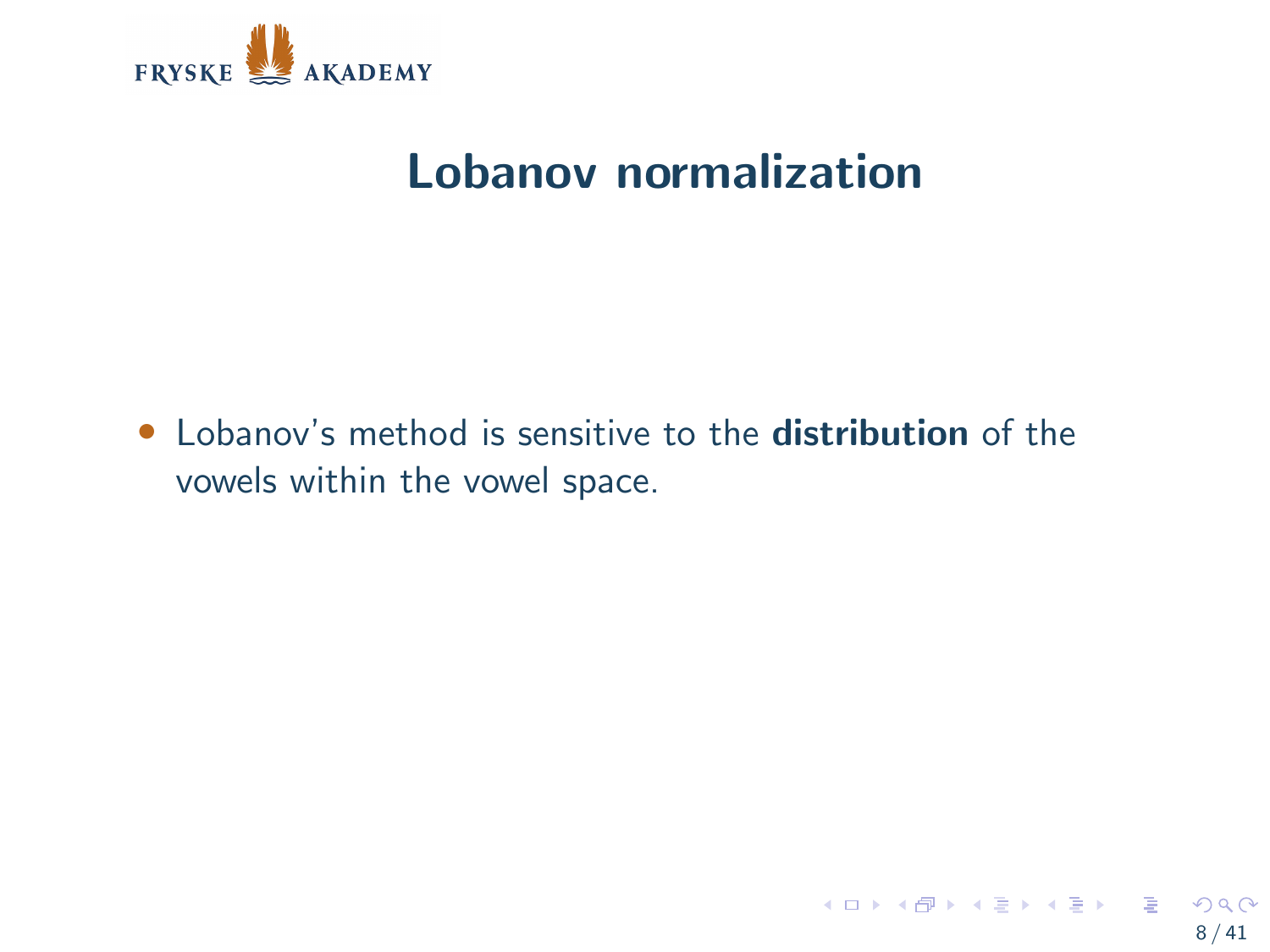

- Lobanov's method is sensitive to the **distribution** of the vowels within the vowel space.
- We present a new method in which this problem is solved: Heeringa & Van de Velde (II).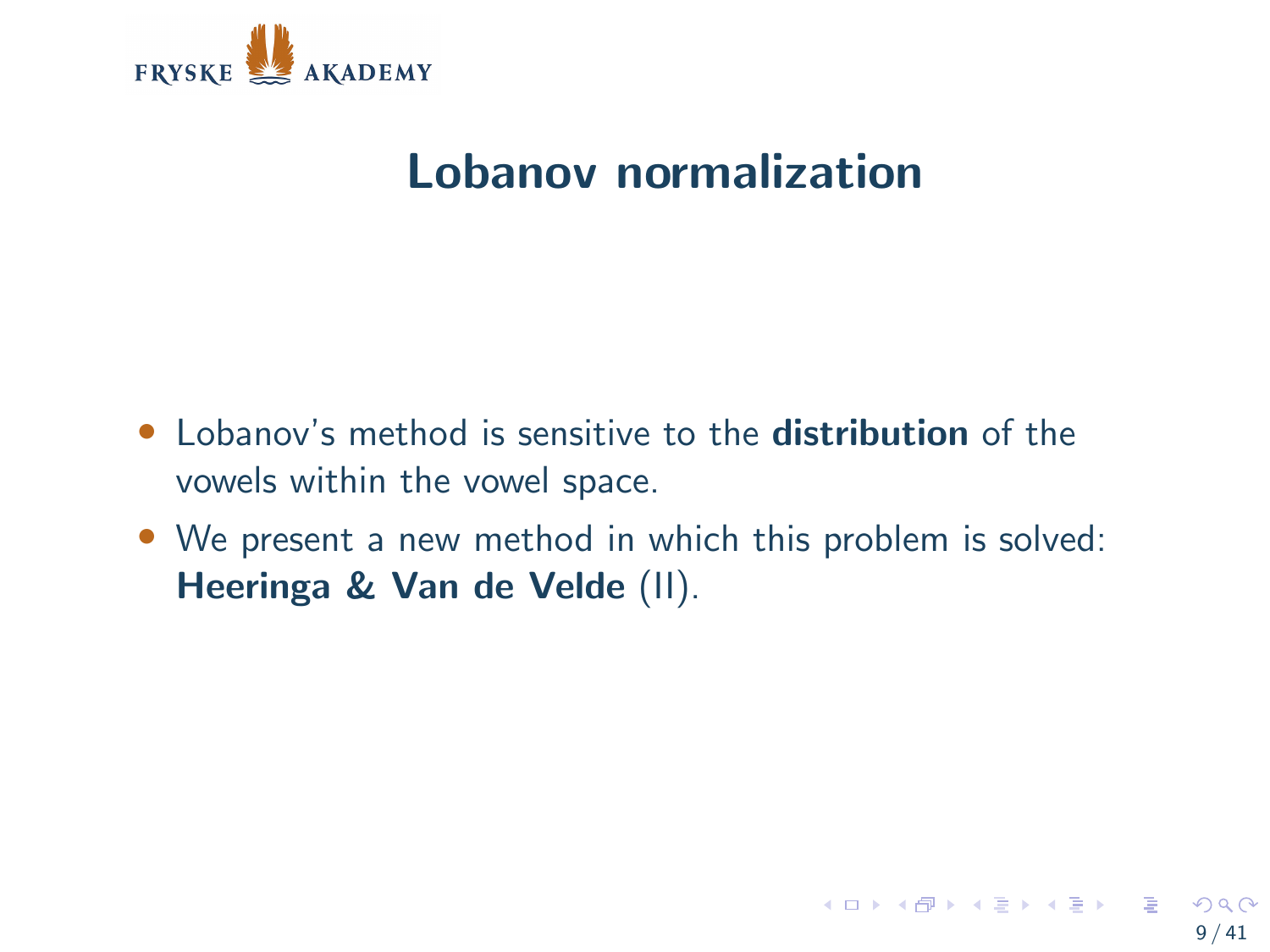

# Replace ...



of vowel space area of points on the outline of vowel space

K ロンス 御 ンズ ヨンズ ヨンバ ヨ  $\Omega$ 10 / 41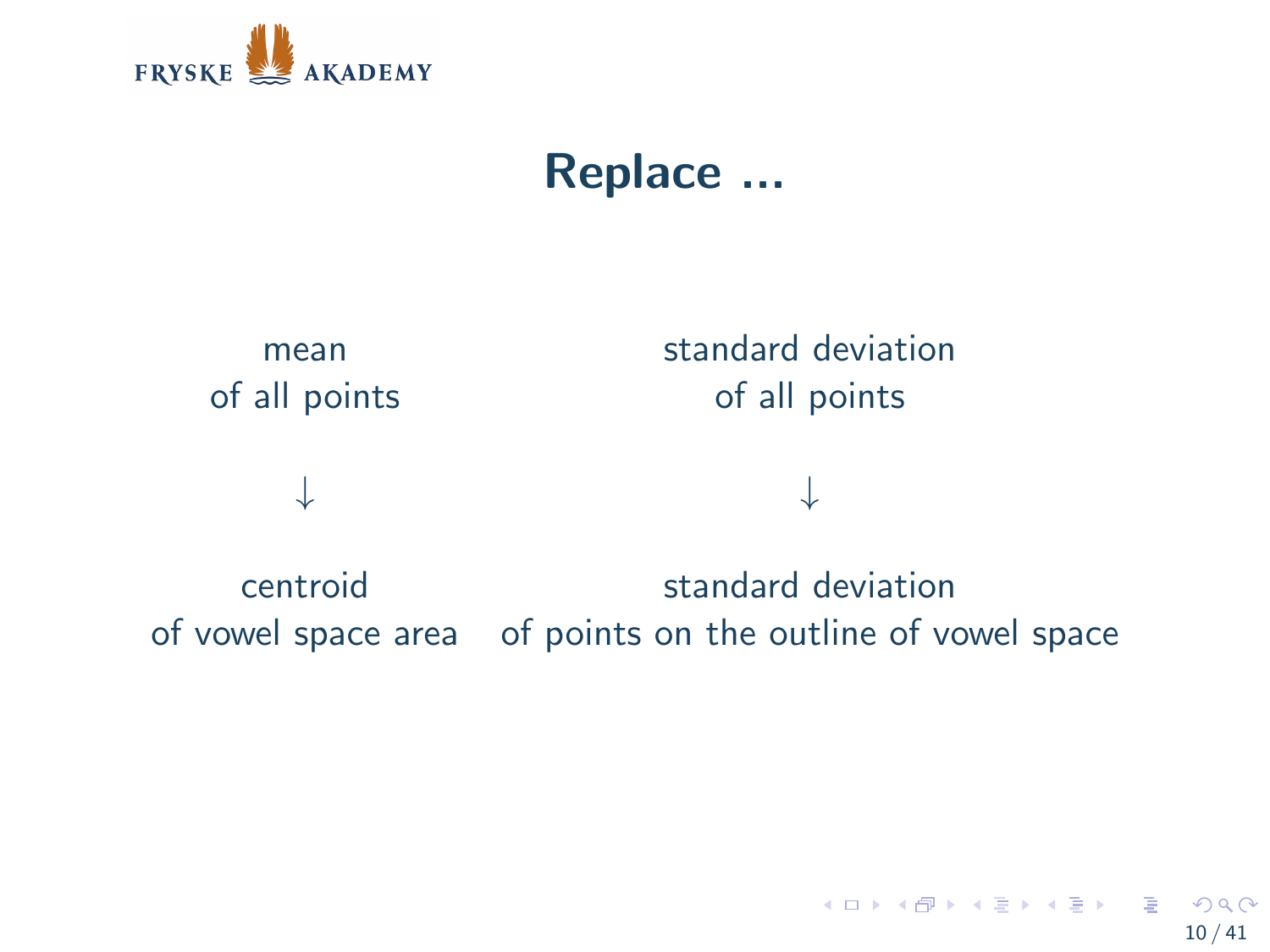

# Replace ...



of vowel space area of points on the outline of vowel space

How do we find the centroid and the new standard deviation?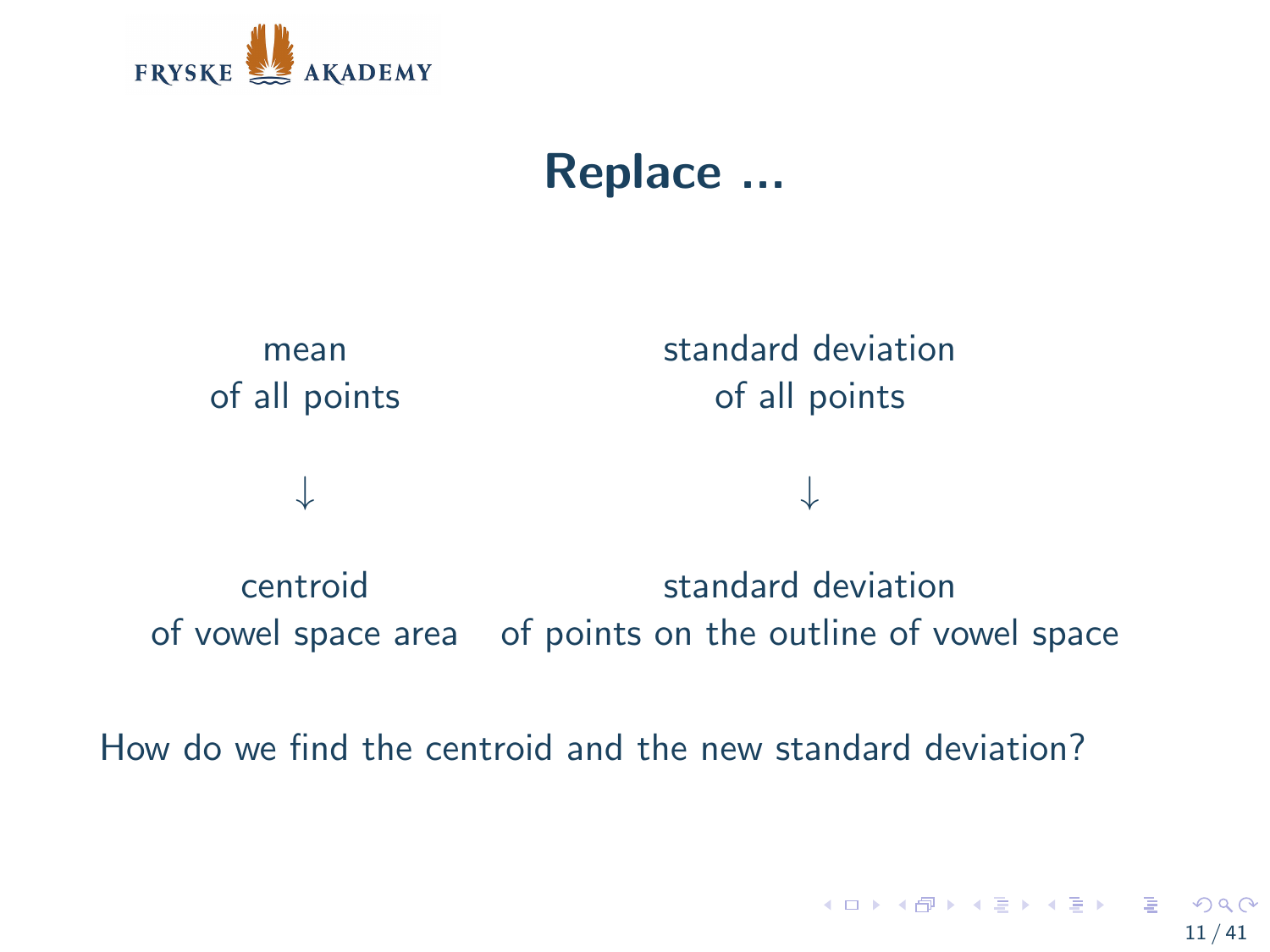

### Finding the centroid

K ロ X x 個 X X ミ X X ミ X ミ → つ Q Q →  $12 / 41$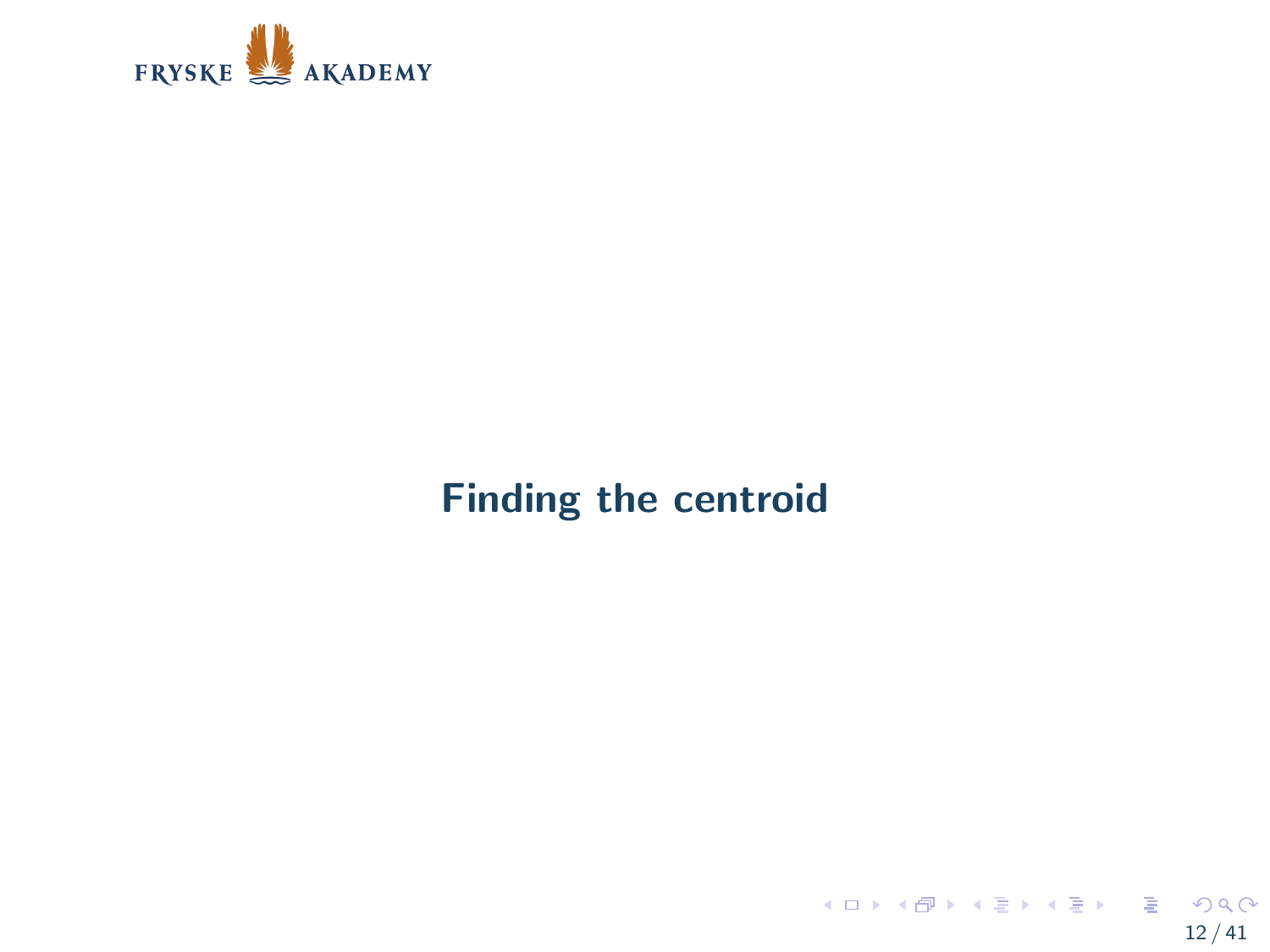



12 vowels represented as nails hammered in a wooden surface.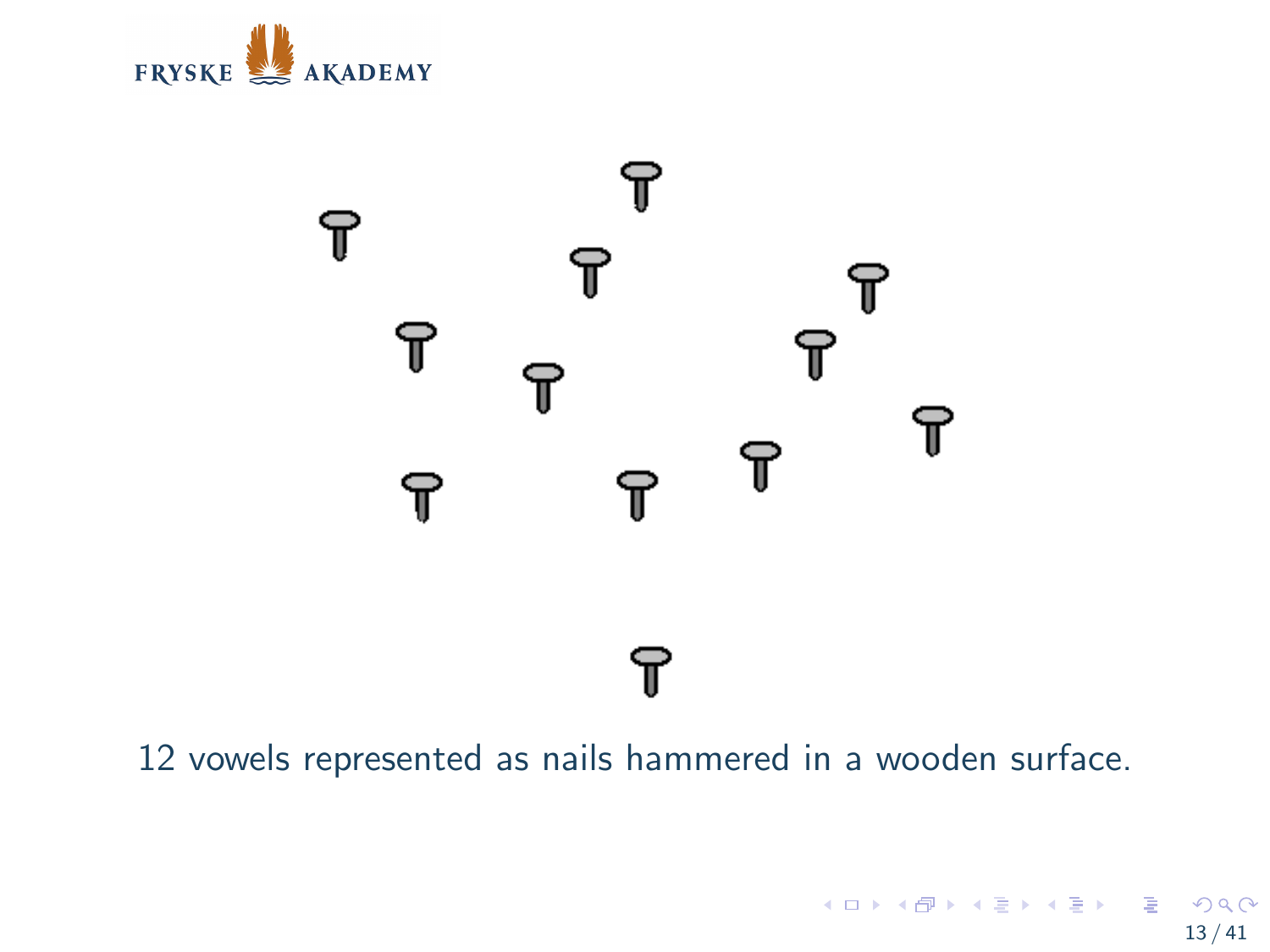



Stretch a rubber band around the nails.

14 / 41

K ロ X x 何 X x モ X x モ X → 三 电 → の Q Q →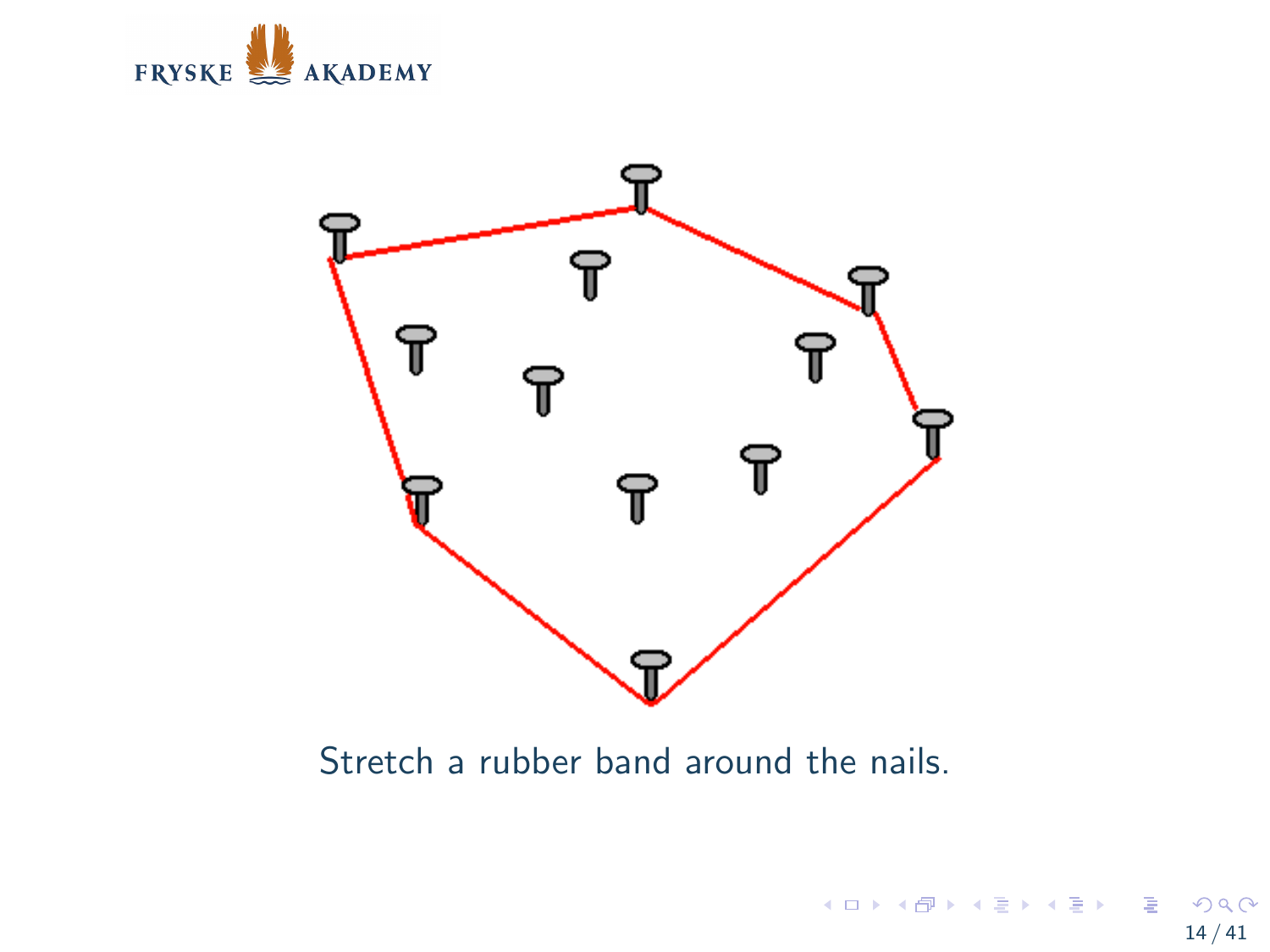



Only the green nails determine the convex hull.

メロメ メタメ メミメ メミメー ミ  $2990$ 15 / 41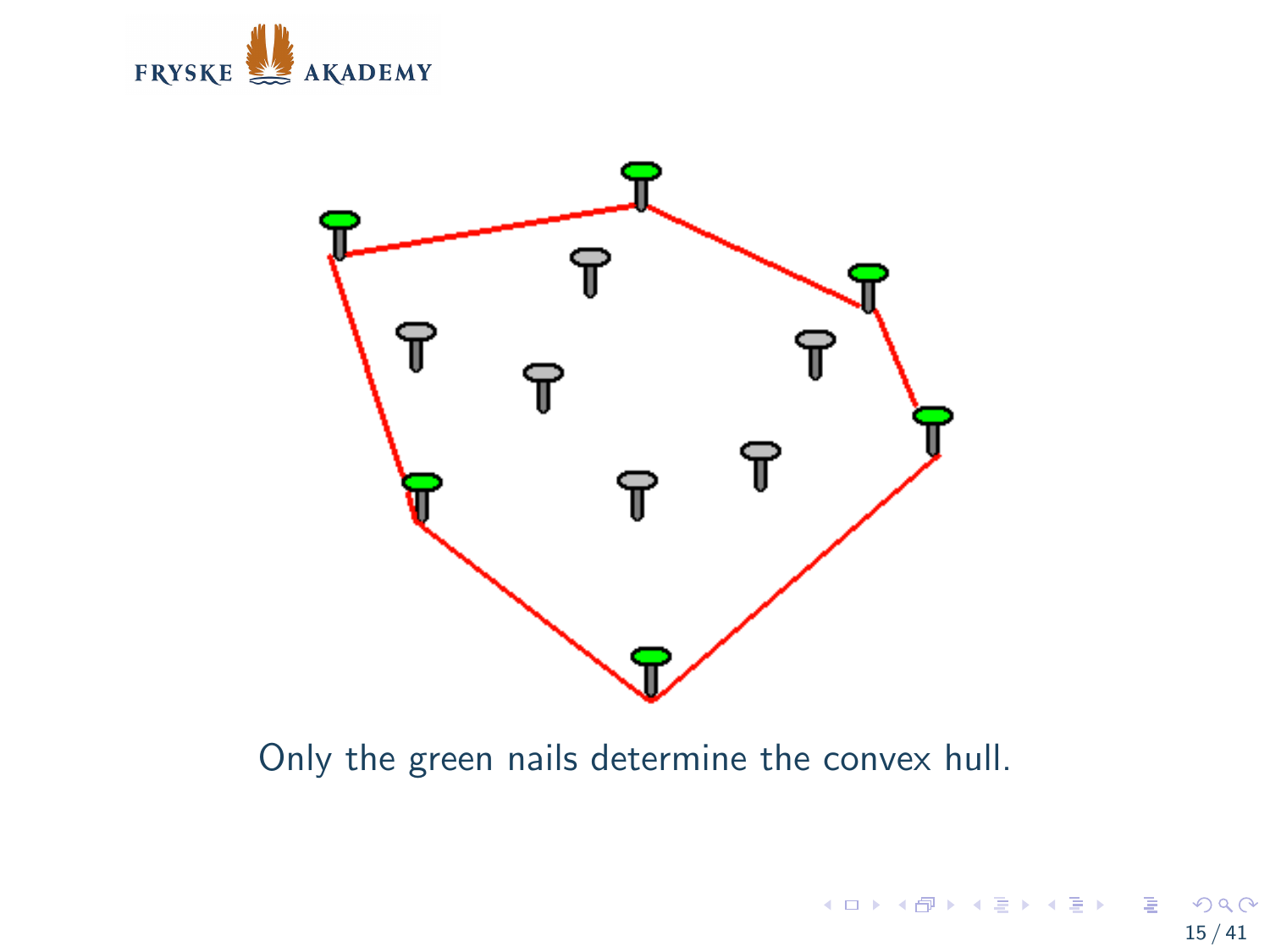



Find the centroid (center of mass) on the basis of the green nails.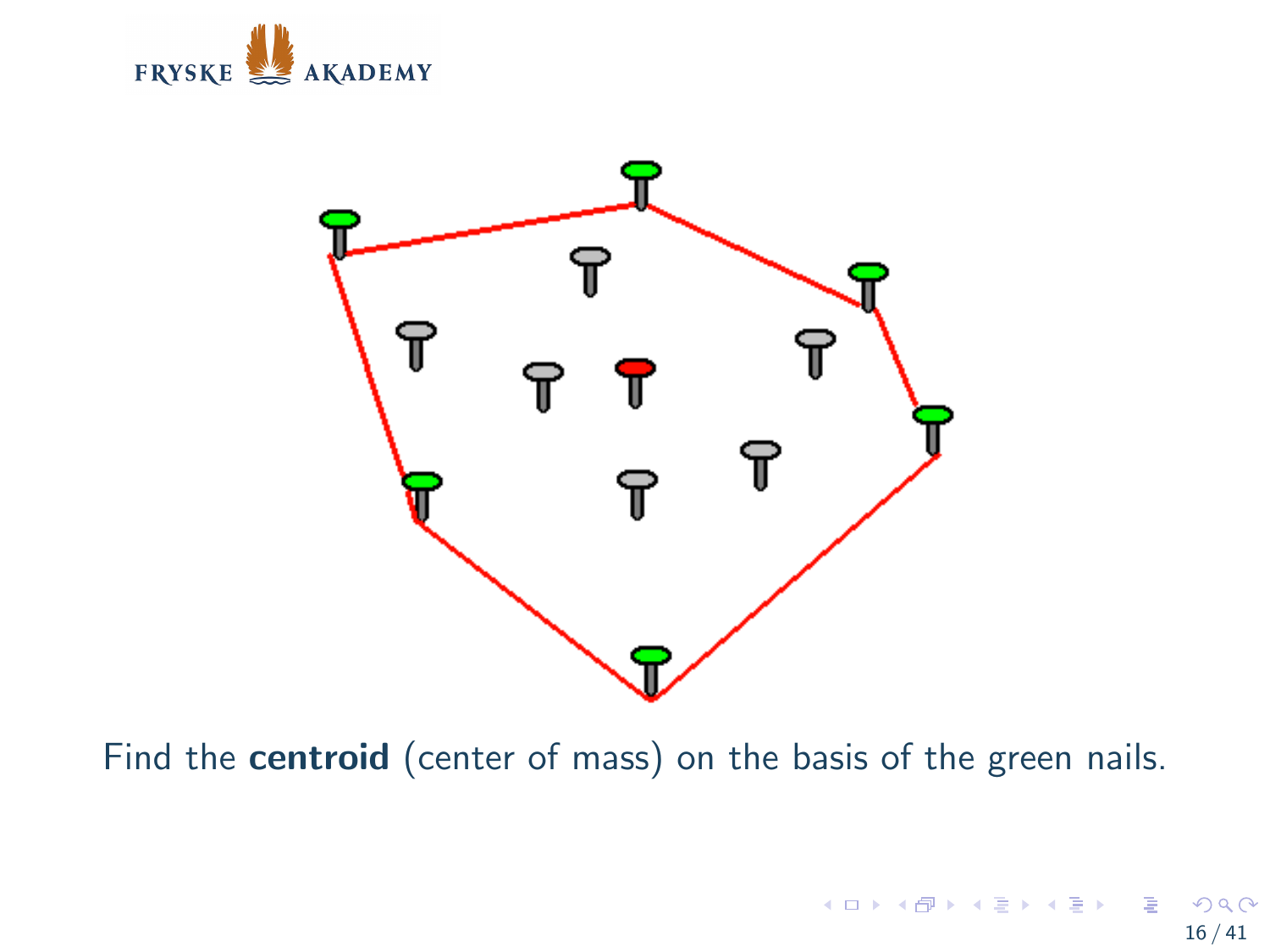

### Finding the standard deviation

K ロ X x 何 X x モ X x モ X → 三 电 → の Q Q → 17 / 41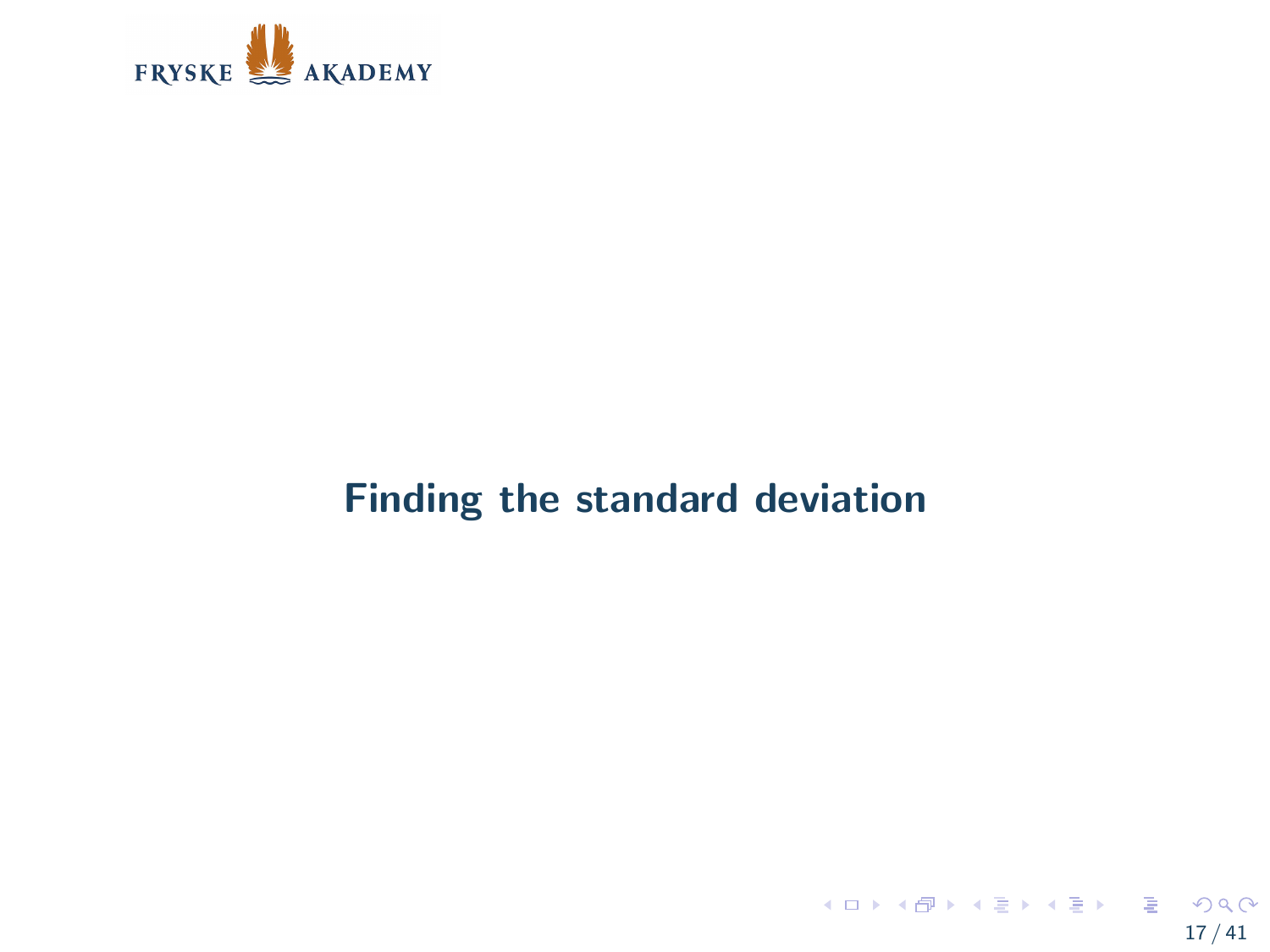



Focus only on the green nails.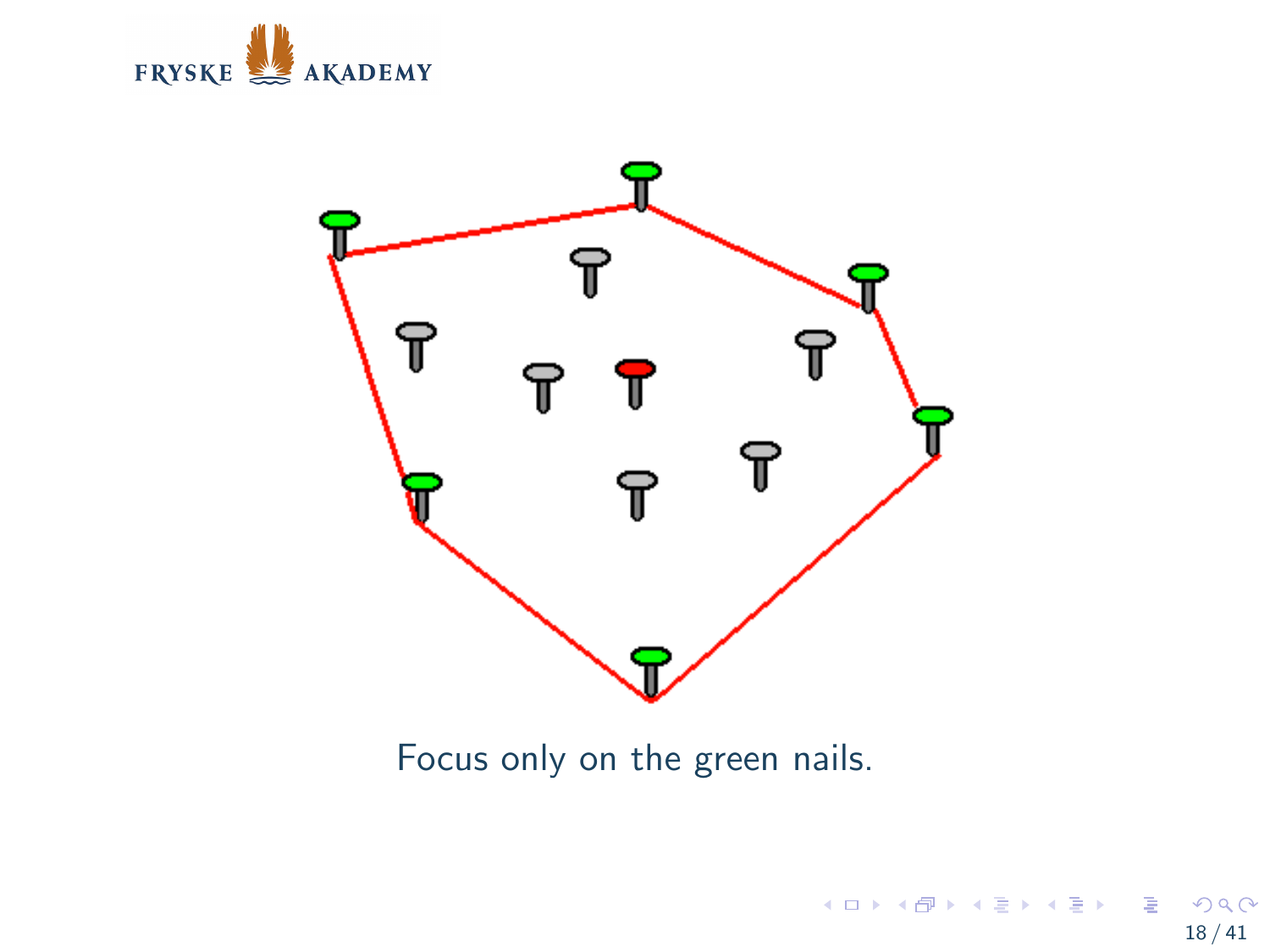



Make the distribution more regular by interpolation/resampling.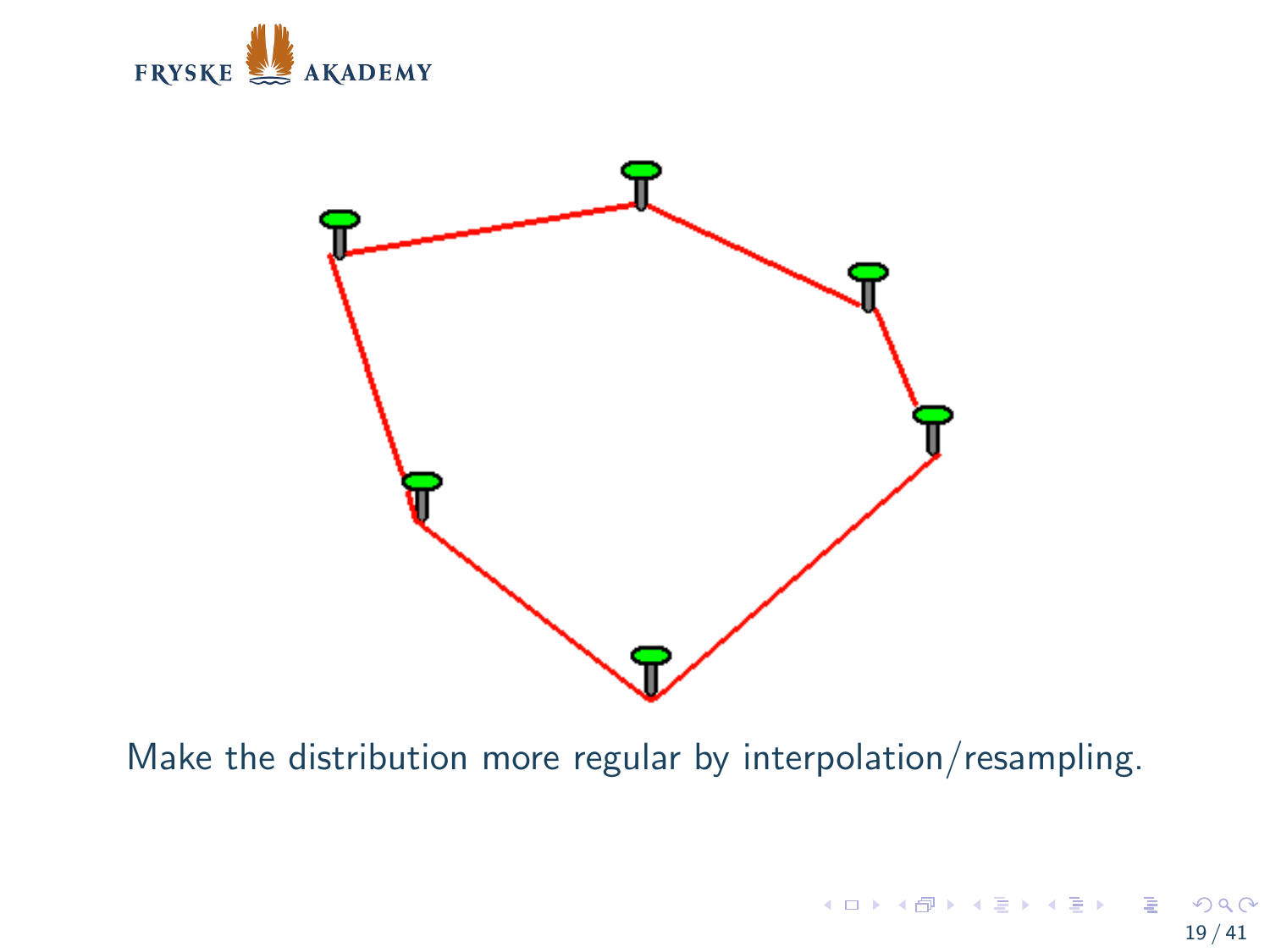



Find the sd's for F1 and F2 resp. on the basis of the green nails.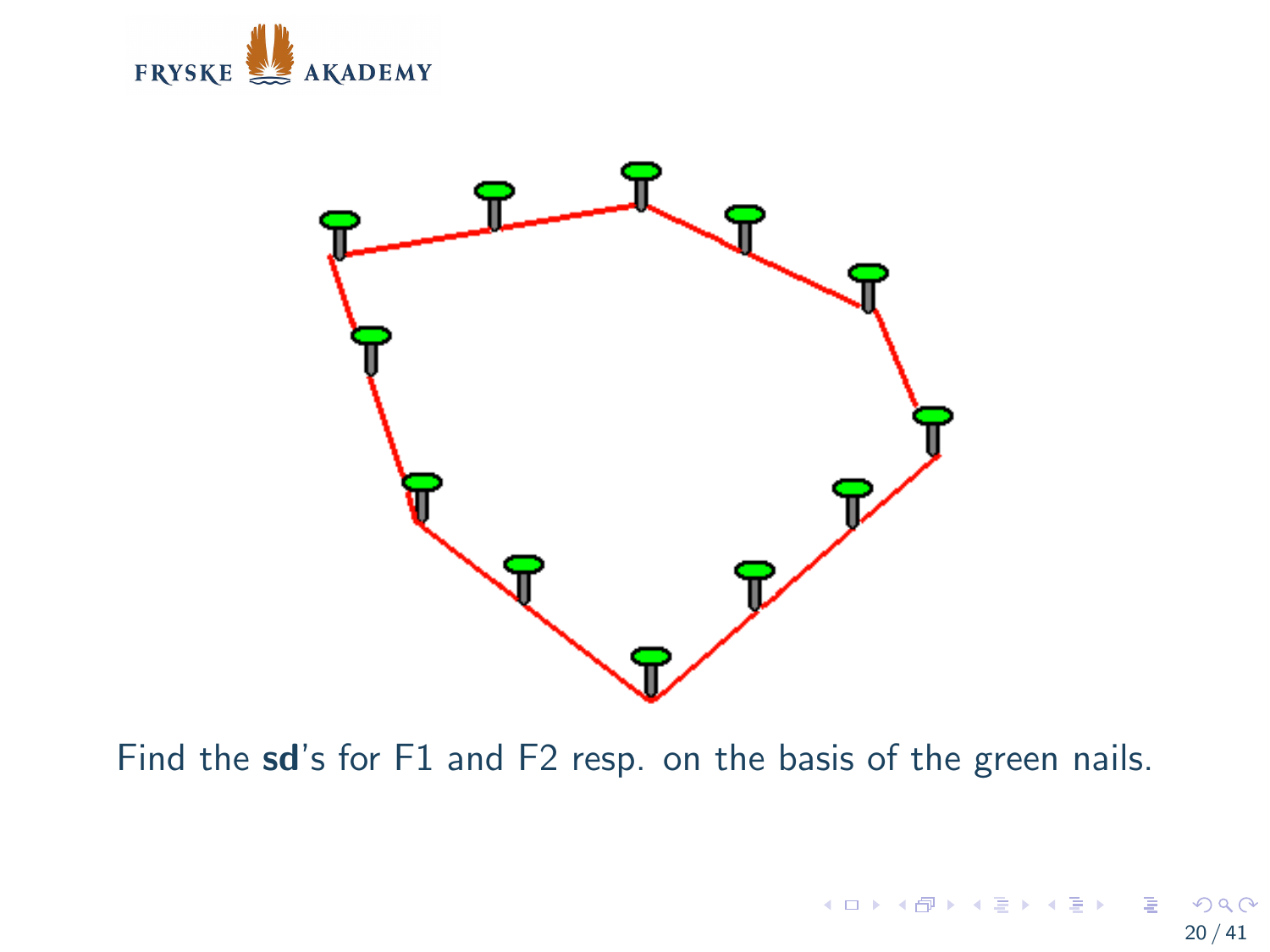

• Compare Heeringa & Van de Velde to Lobanov's method.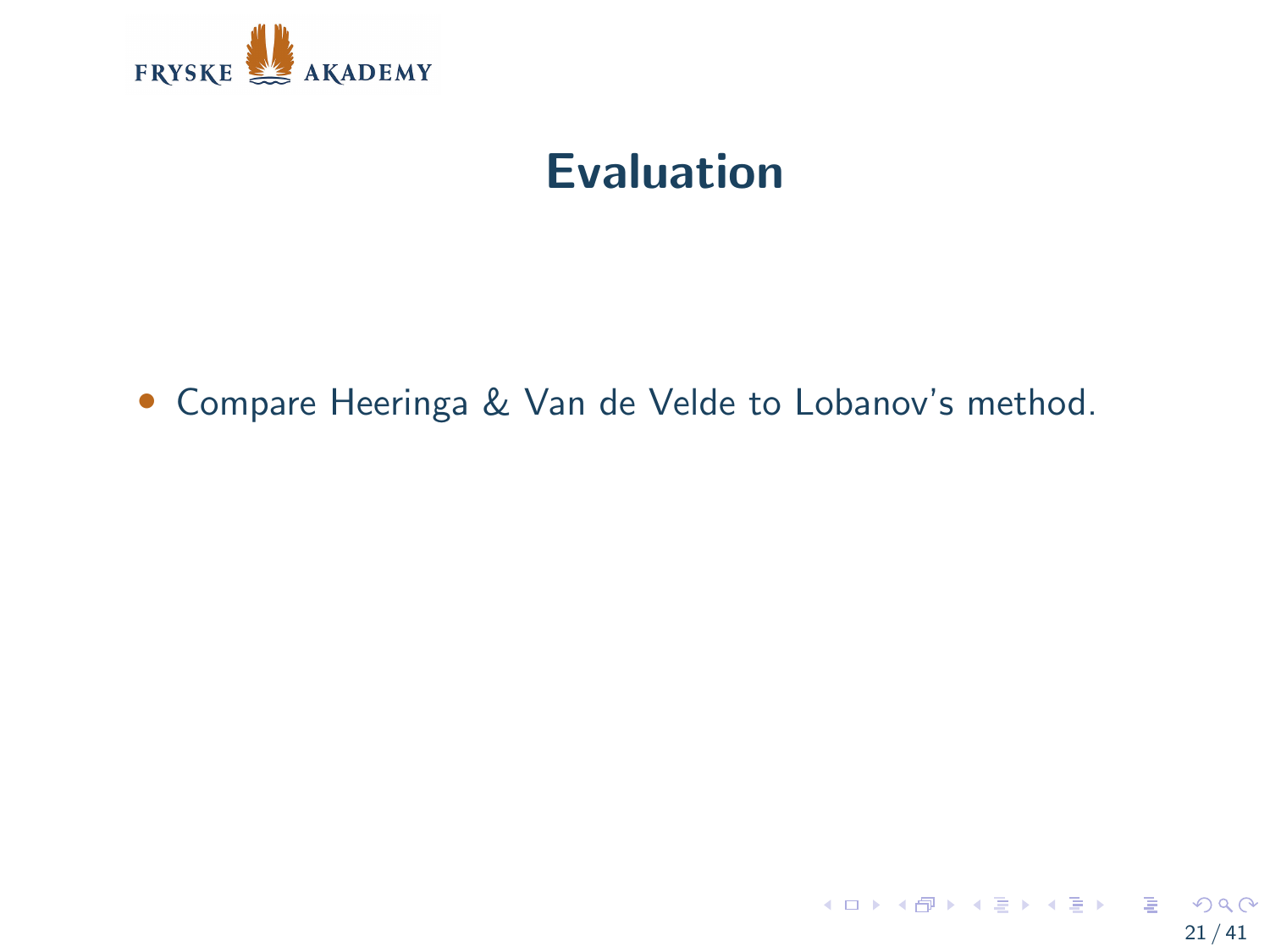

- Compare Heeringa & Van de Velde to Lobanov's method.
- Two evaluation methods of Fabricius et al. (2009):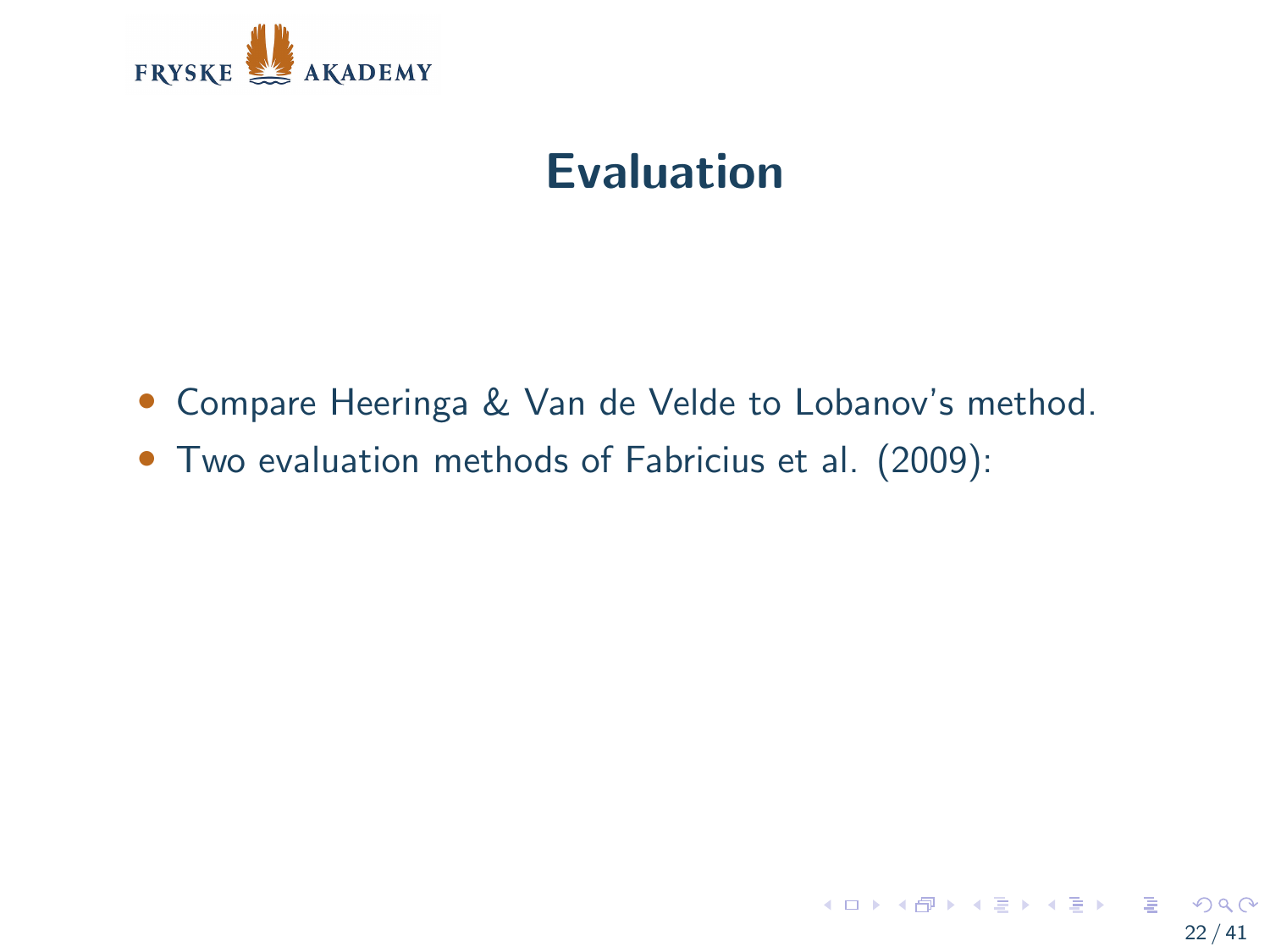

- Compare Heeringa & Van de Velde to Lobanov's method.
- Two evaluation methods of Fabricius et al. (2009):
	- 1. Examine the reduction of variance in the speakers' vowel space areas.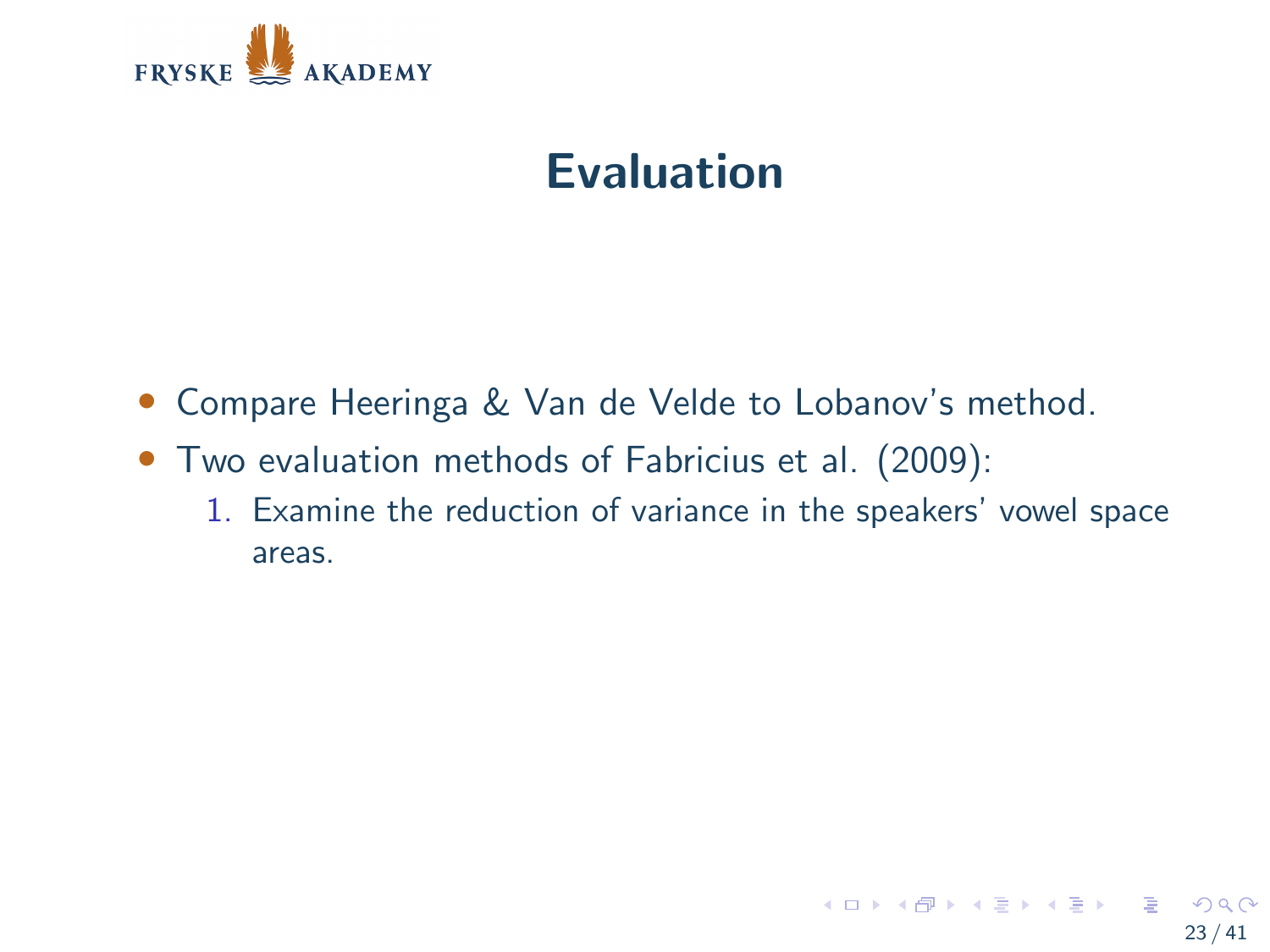

- Compare Heeringa & Van de Velde to Lobanov's method.
- Two evaluation methods of Fabricius et al. (2009):
	- 1. Examine the reduction of variance in the speakers' vowel space areas.
	- 2. Measure the amount of overlap among the speakers' vowel space areas.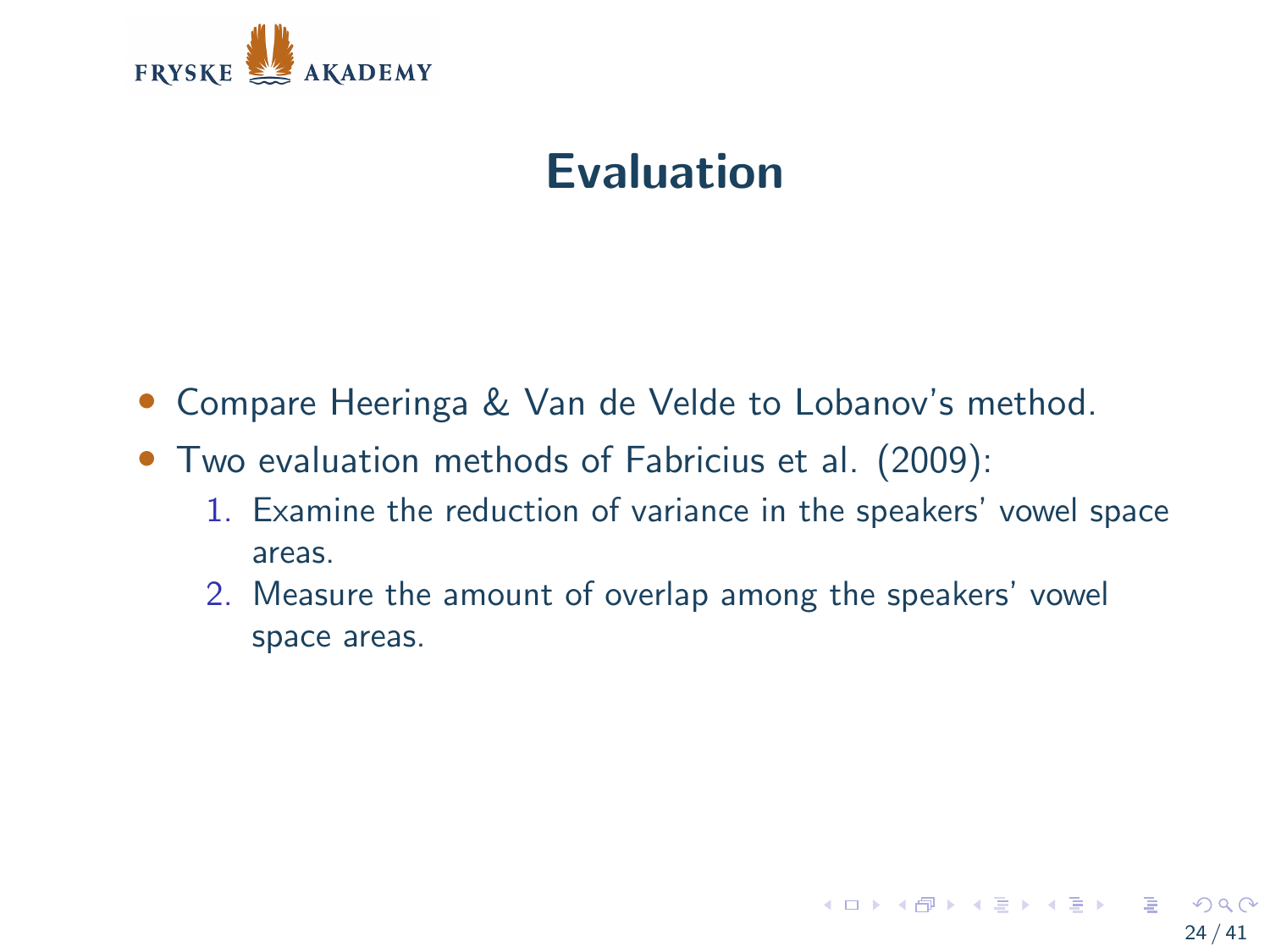

# 1. Variance reduction

• For each speaker calculate the area on the basis of the convex hull that encloses the speaker's vowel space.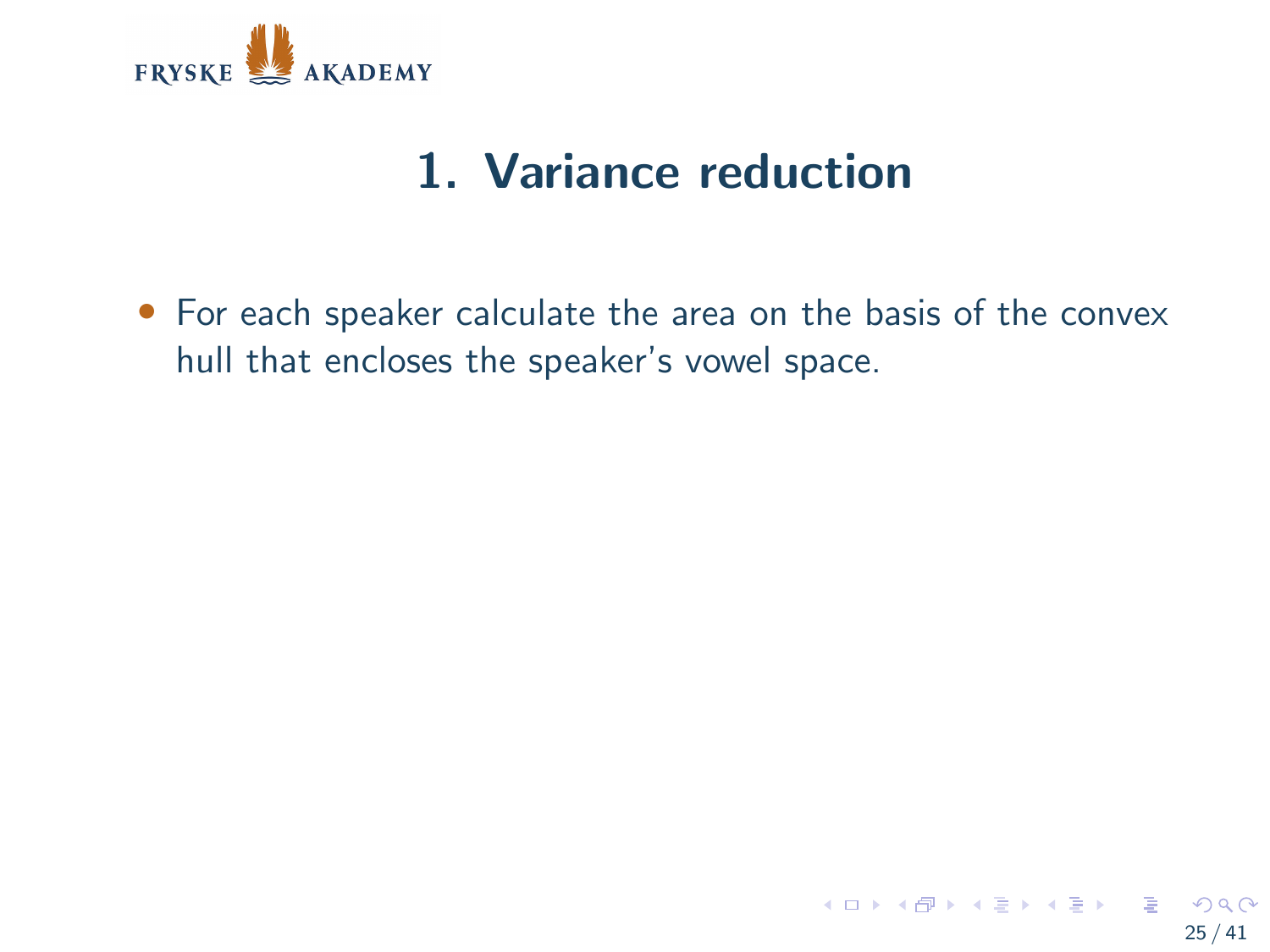

# 1. Variance reduction

- For each speaker calculate the area on the basis of the convex hull that encloses the speaker's vowel space.
- Squared coefficient of variance:

$$
\text{SCV} = \left(\frac{\sigma}{\mu}\right)^2
$$

26 / 41

メロトメ 御 トメ 差 トメ 差 トー 差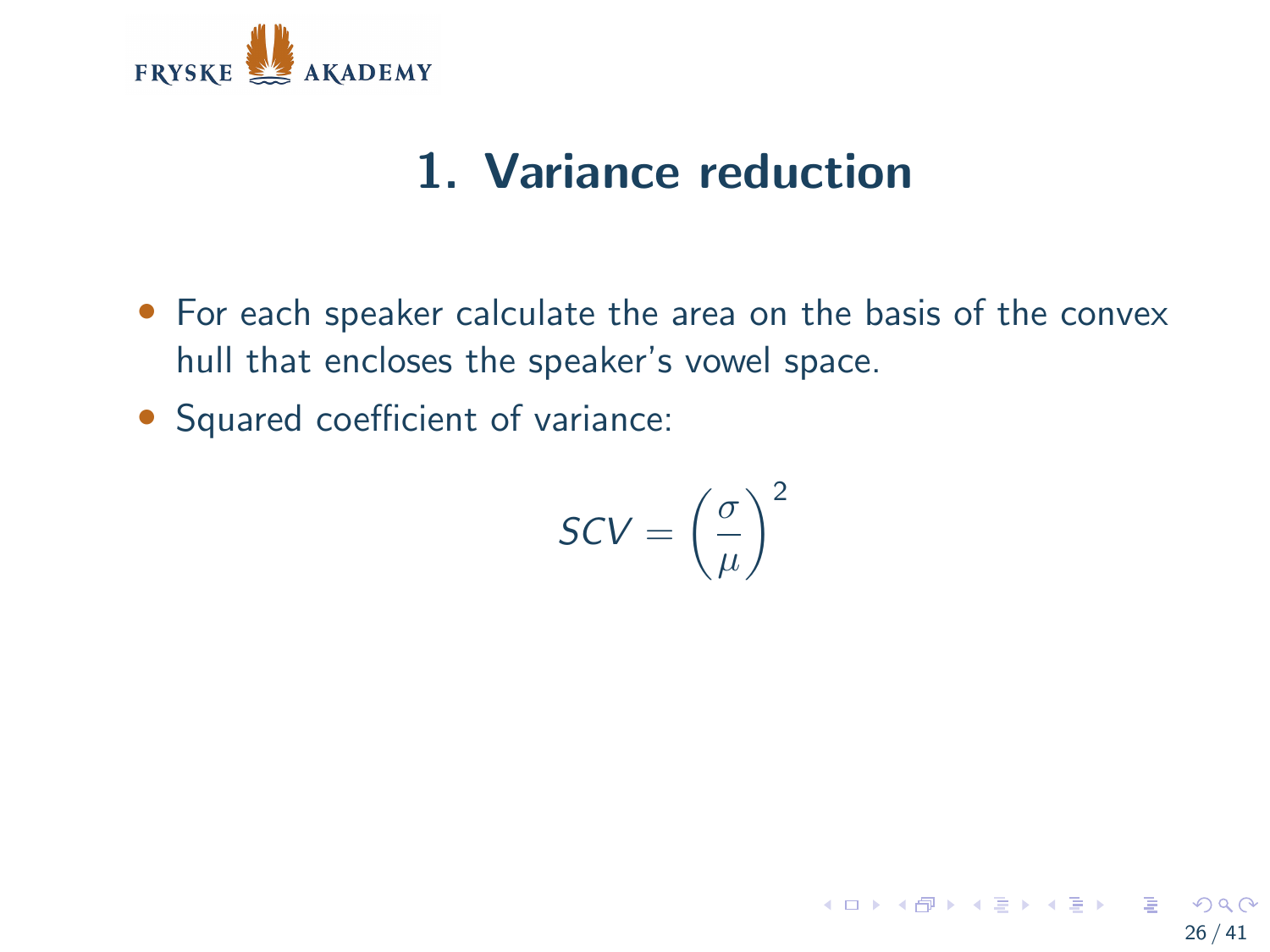

# 1. Variance reduction

- For each speaker calculate the area on the basis of the convex hull that encloses the speaker's vowel space.
- Squared coefficient of variance:

$$
\text{SCV} = \left(\frac{\sigma}{\mu}\right)^2
$$

• Proportional reduction in variance:

$$
1 - \left(\frac{SCV_{normalized\ measurements}}{SCV_{measurements\ in\ Hz}}\right)
$$

メロトメ 御 トメ 差 トメ 差 トー 差 27 / 41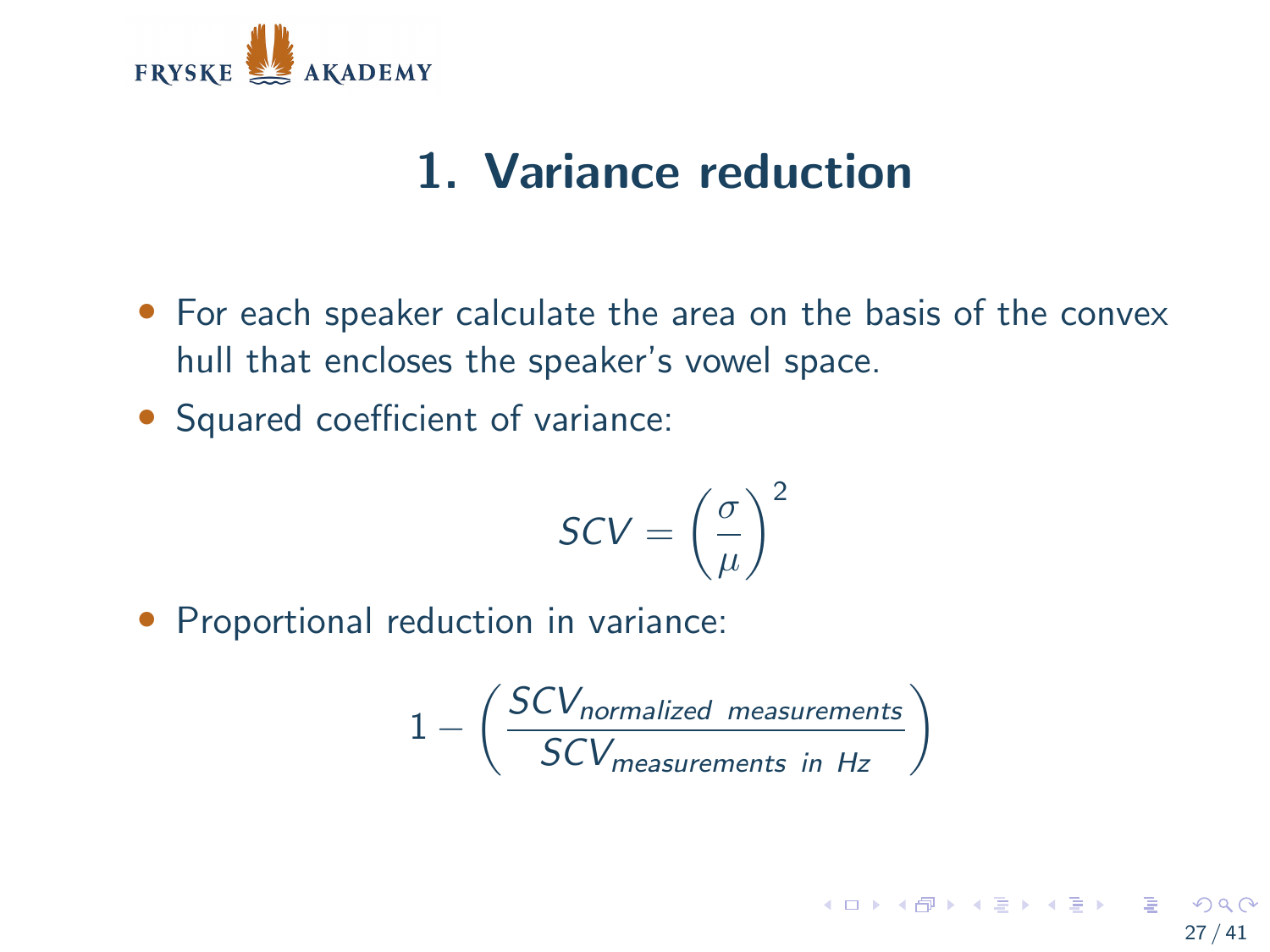

# 2. Overlap

• For each speaker calculate the area on the basis of the convex hull that encloses the speaker's vowel space.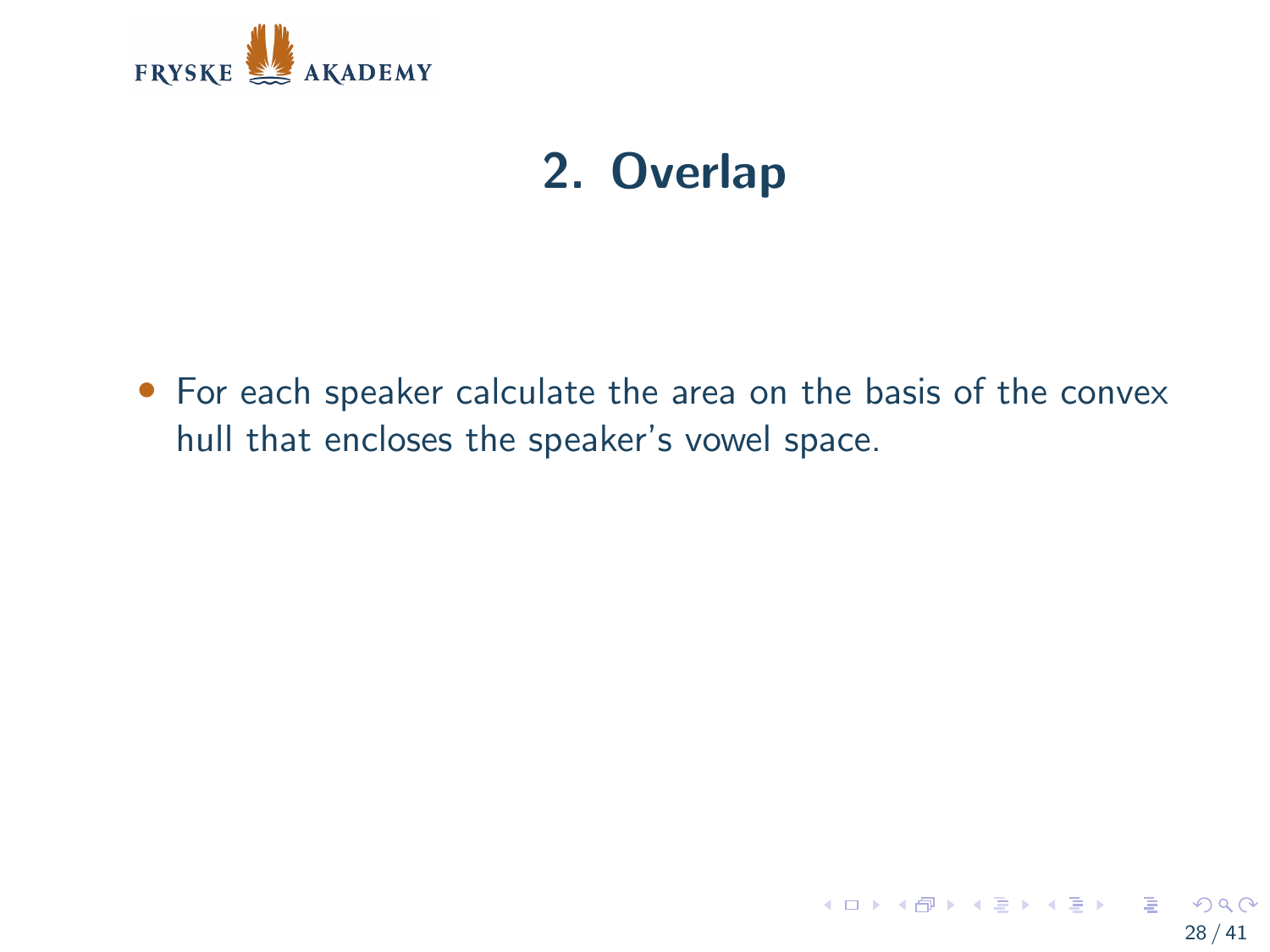

# 2. Overlap

- For each speaker calculate the area on the basis of the convex hull that encloses the speaker's vowel space.
- Divide the area of the **intersection** of the vowel spaces of all speakers by the area of the **union** of the vowel spaces of all speakers (Flynn & Foulkes 2011).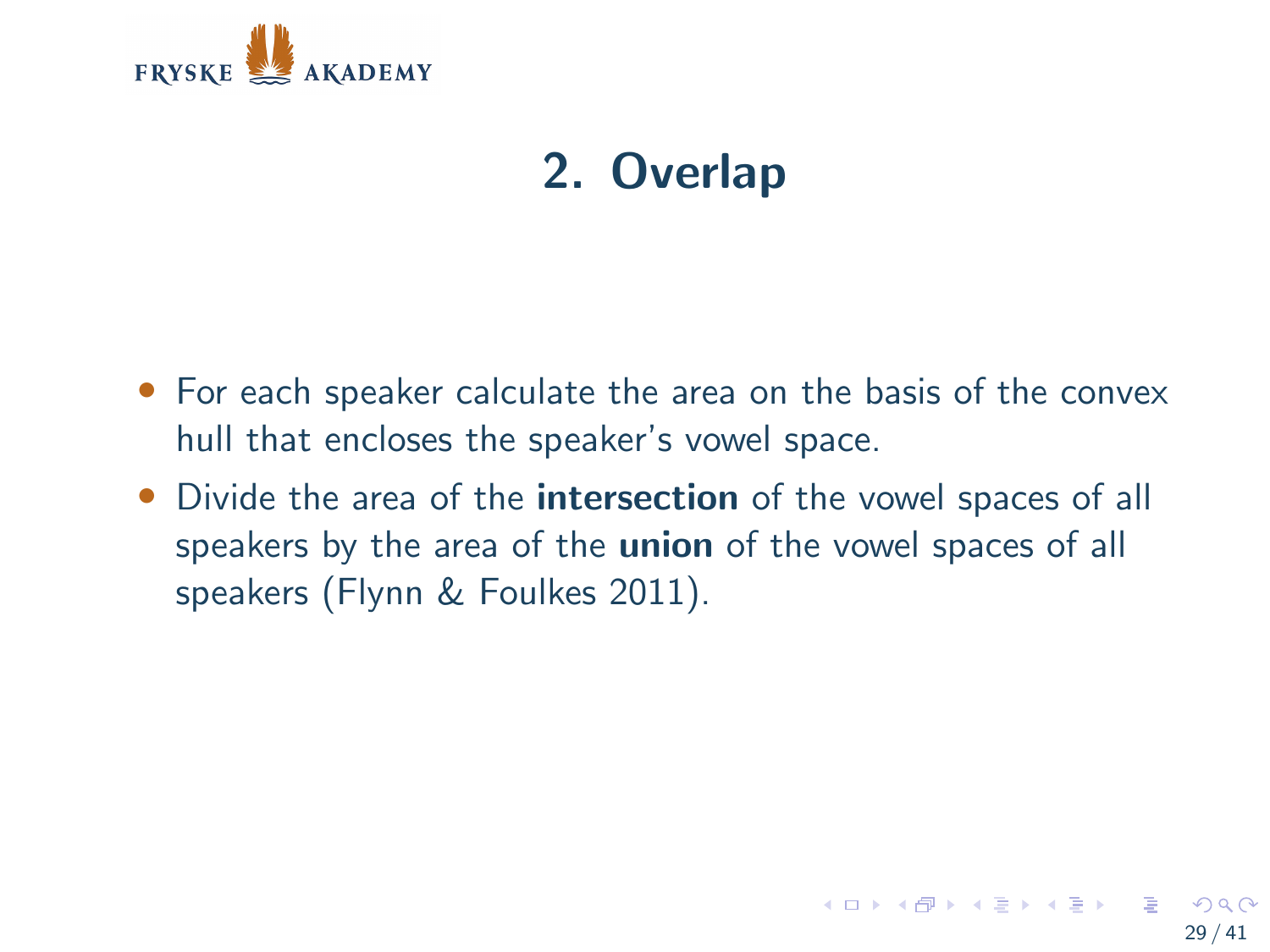

# 2. Overlap

- For each speaker calculate the area on the basis of the convex hull that encloses the speaker's vowel space.
- Divide the area of the **intersection** of the vowel spaces of all speakers by the area of the **union** of the vowel spaces of all speakers (Flynn & Foulkes 2011).
- A higher proportion shows a better alignment.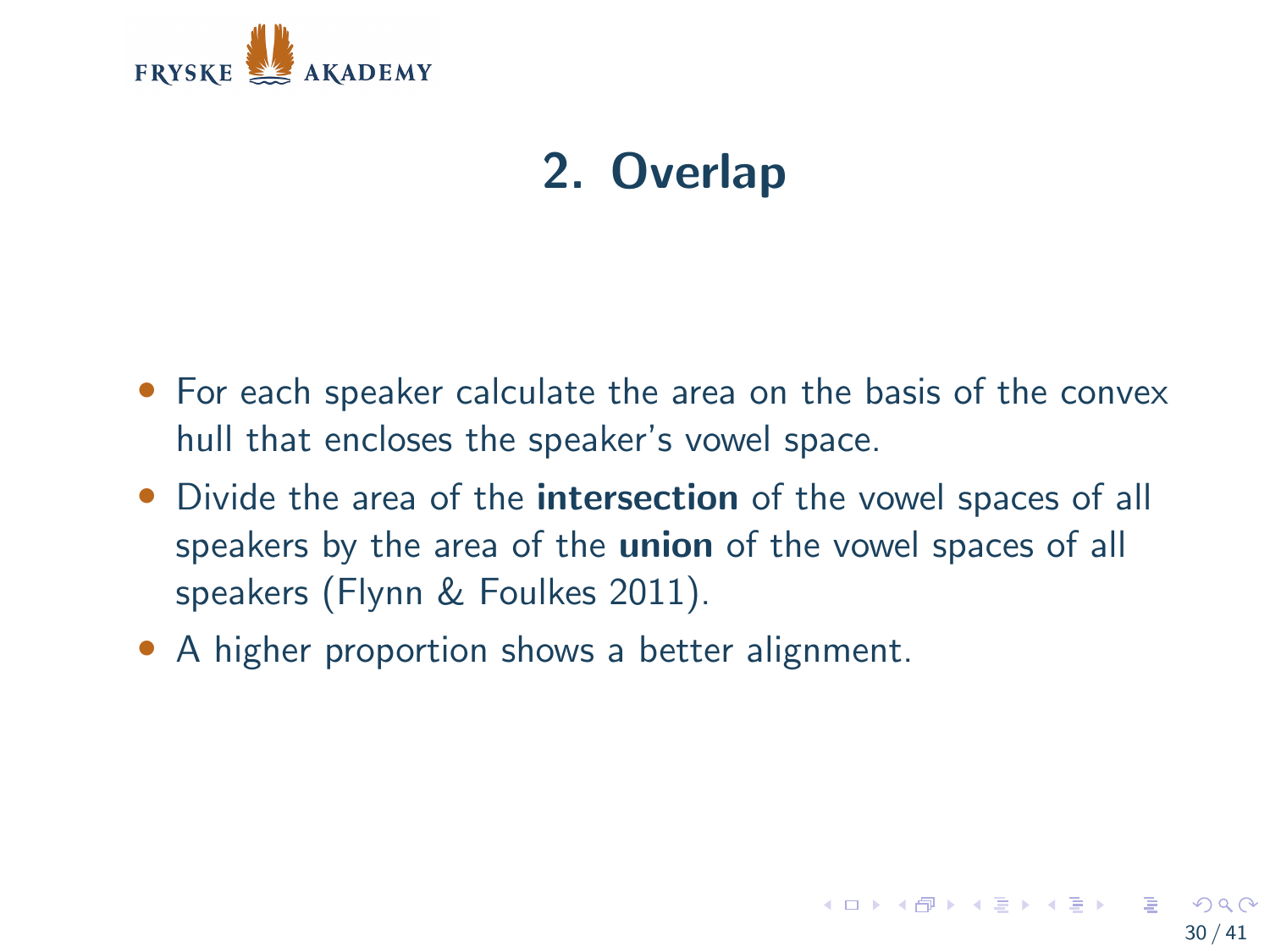

# Data sets

• Peterson & Barney (1952), General American English, 76 speakers, 10 different vowels.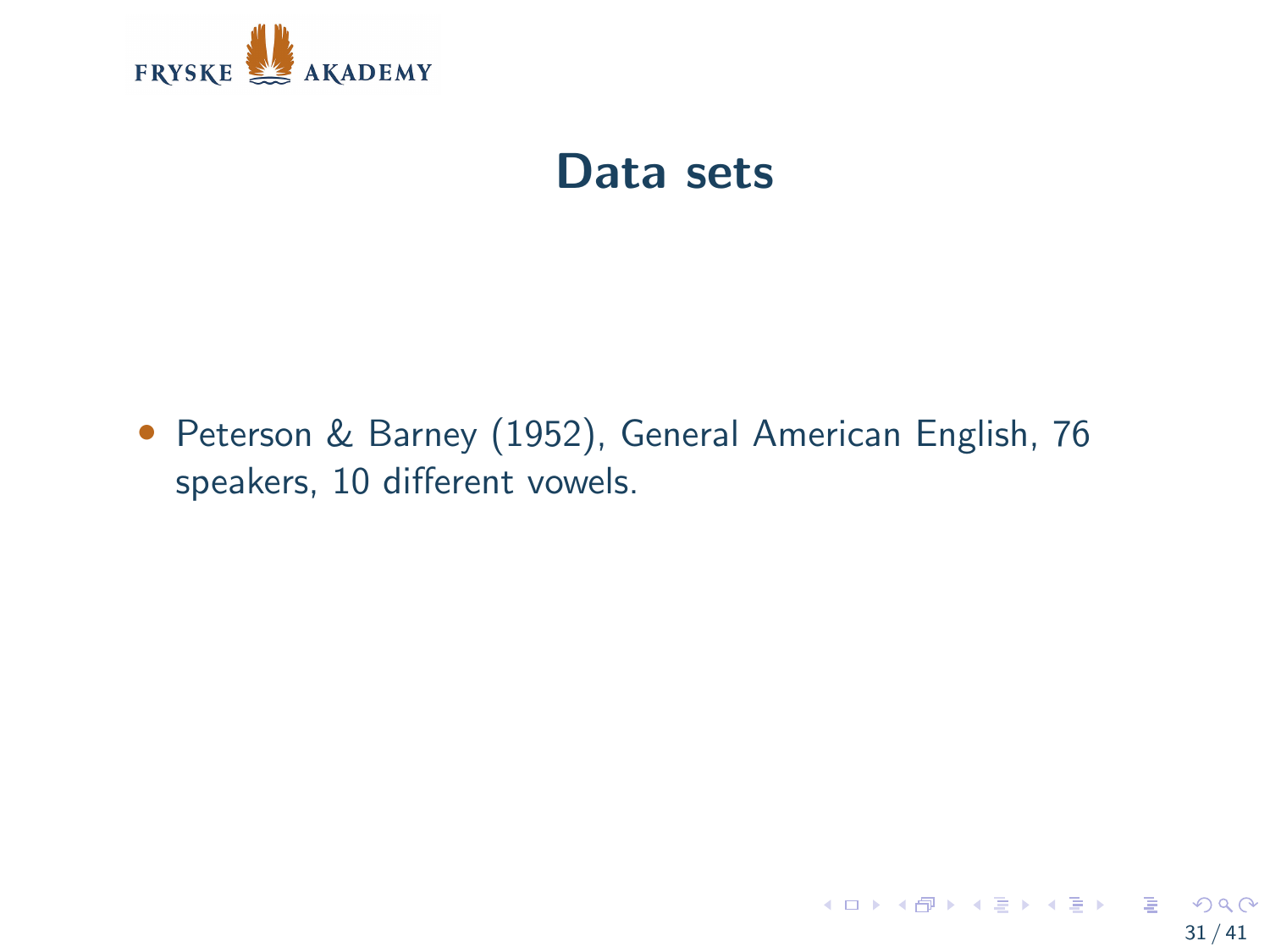

# Data sets

- Peterson & Barney (1952), General American English, 76 speakers, 10 different vowels.
- Van der Harst (2011), Netherlandic and Belgian Dutch, 160 speakers, 15 different vowels.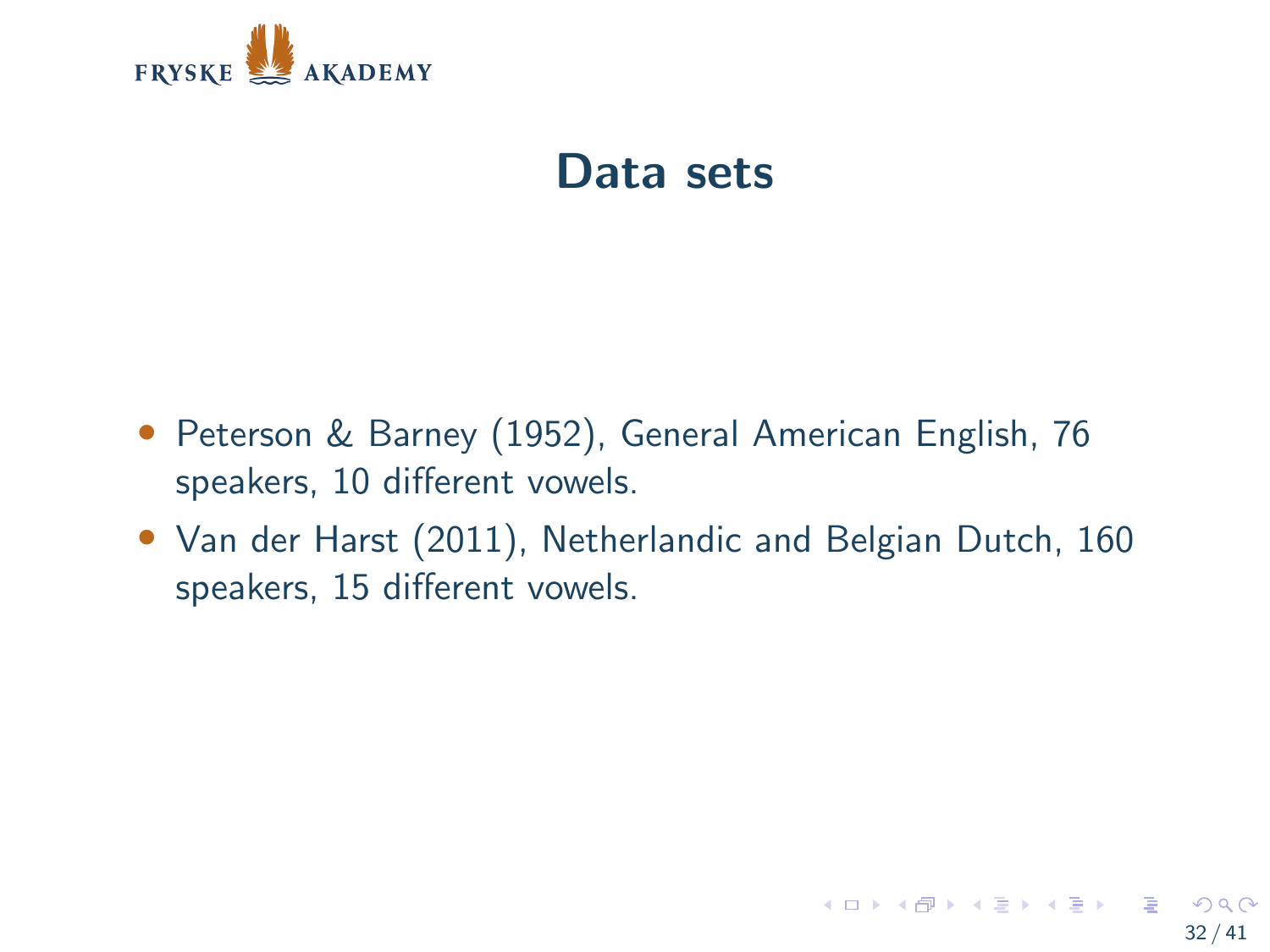

# Results

|                   | % variance reduction |       | $\%$ overlap |                  |
|-------------------|----------------------|-------|--------------|------------------|
| source            | Lobanov              | H&VdV | Lobanov      | <b>H&amp;VdV</b> |
| Peterson & Barney | 97.4                 | 99.51 | 31.7         | 45.8             |
| Van der Harst     | 95.2                 | 99.4  | 29.8         | 50.8             |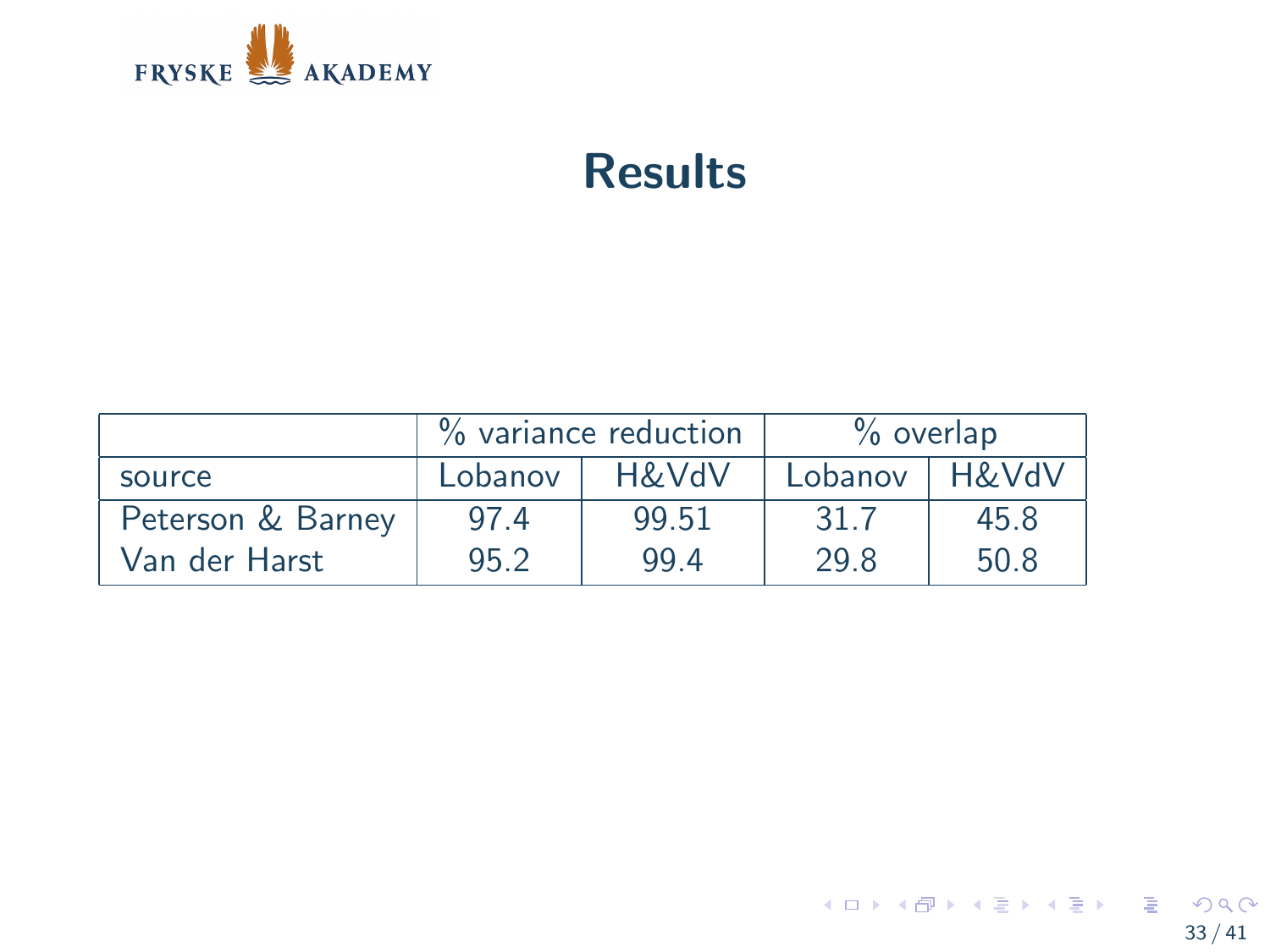

# Peterson & Barney (1952)



#### Overlaying vowel space convex hulls of speakers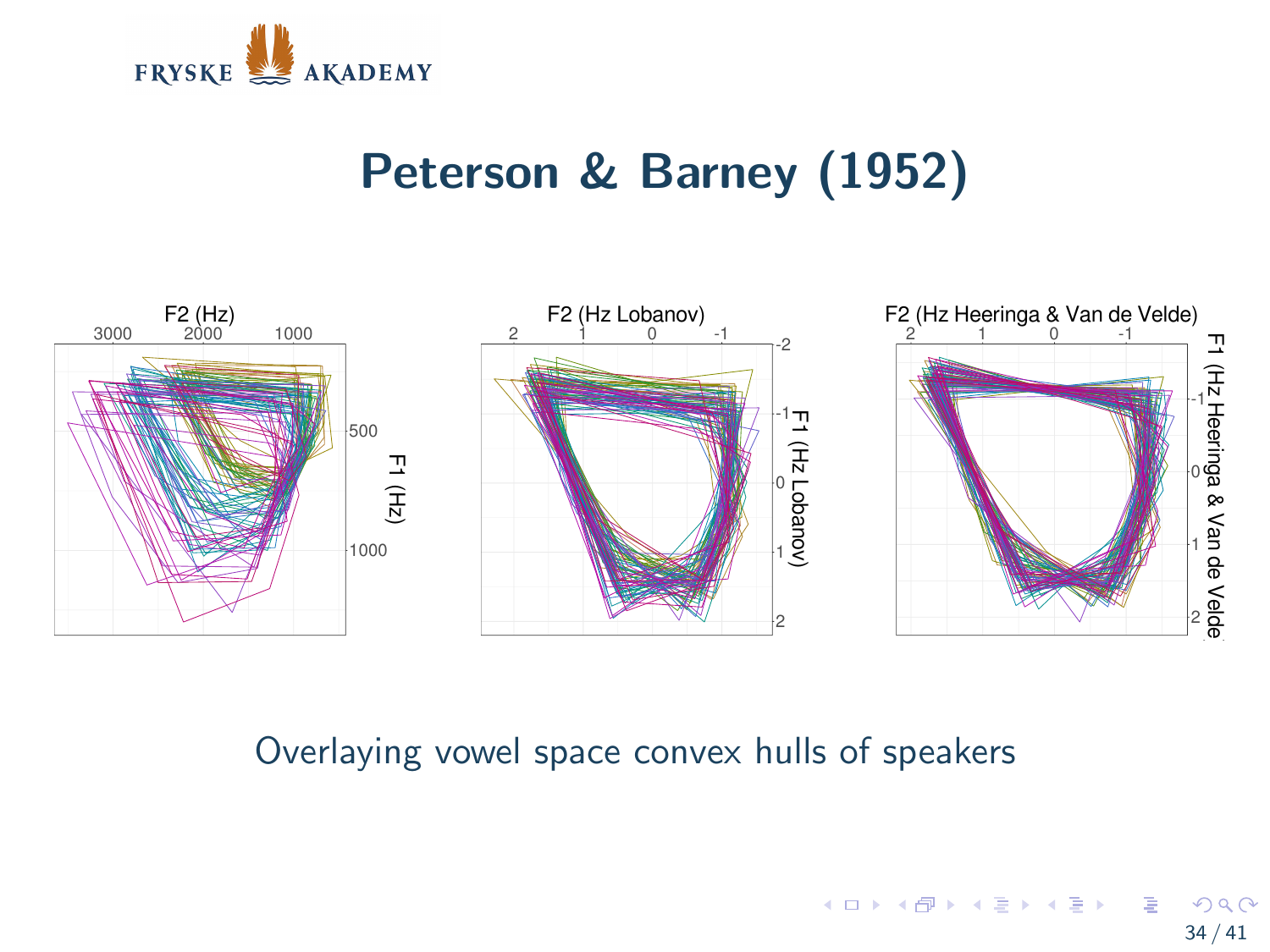![](_page_34_Picture_0.jpeg)

# Van der Harst (2011)

![](_page_34_Figure_2.jpeg)

#### Overlaying vowel space convex hulls of speakers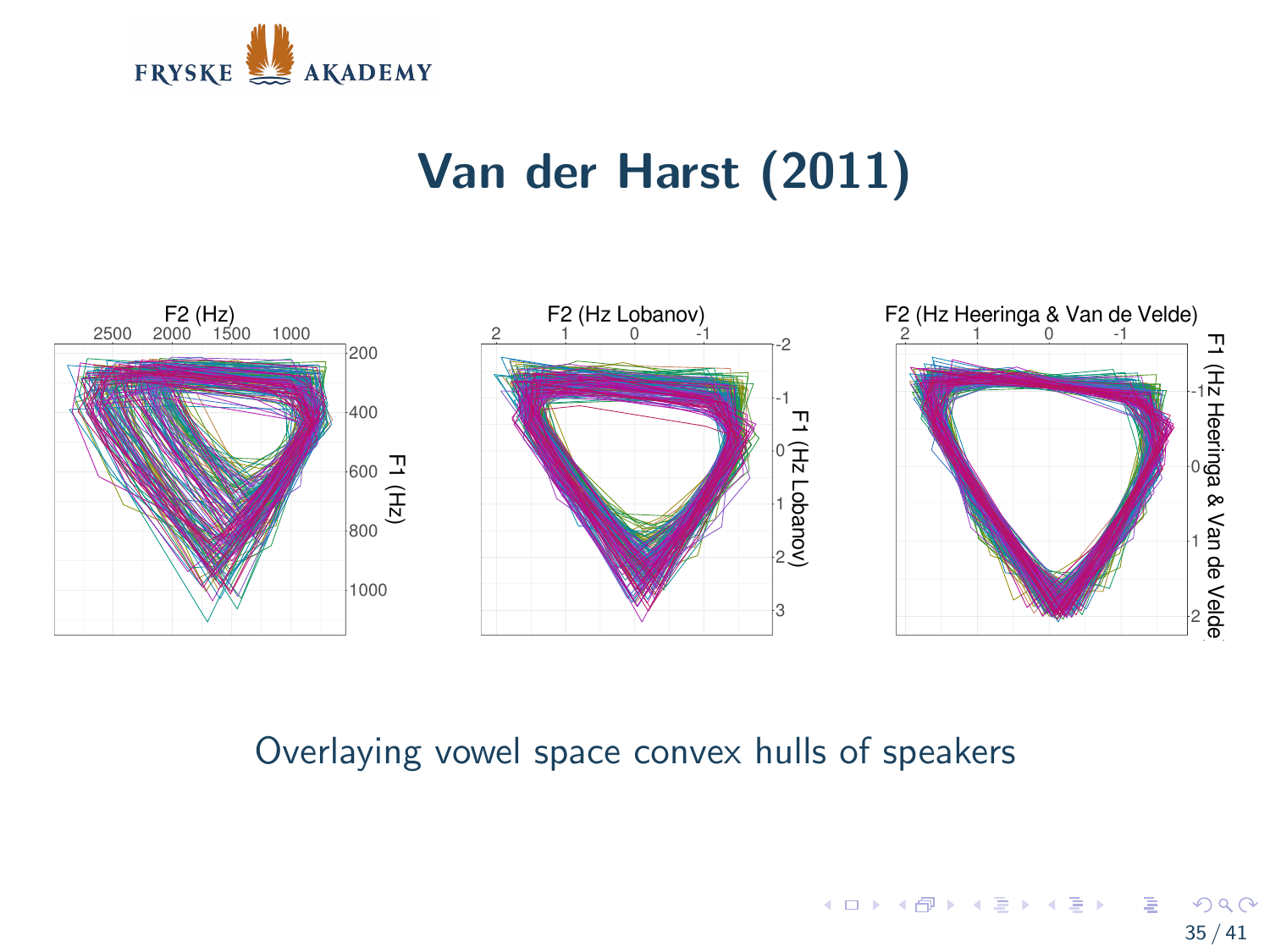![](_page_35_Picture_0.jpeg)

# Data sets

#### • Compare on the basis of randomly generated data sets.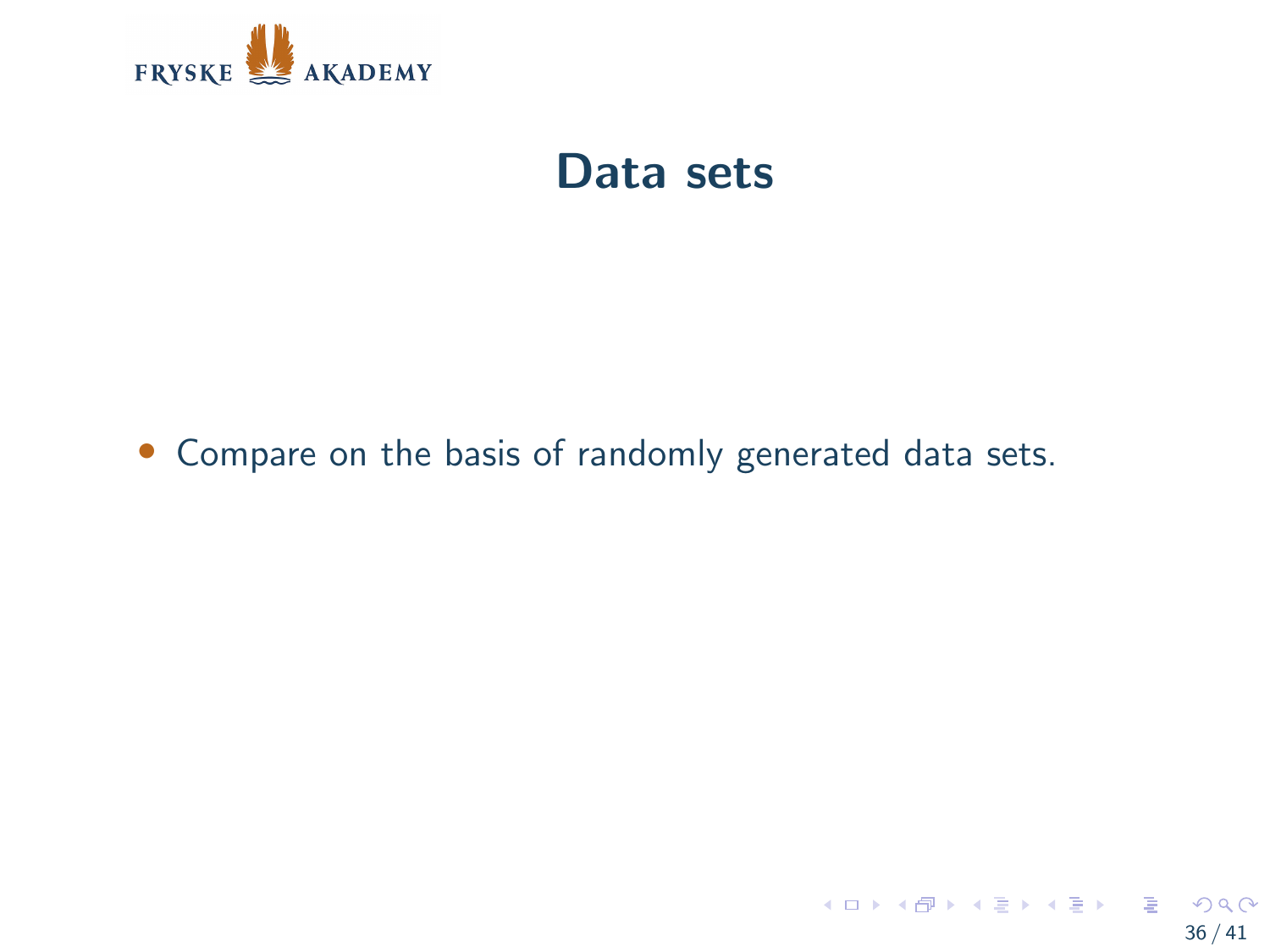![](_page_36_Picture_0.jpeg)

# Data sets

- Compare on the basis of randomly generated data sets.
- 20 data sets in which formant values were randomly generated, 160 speakers, 15 different vowels.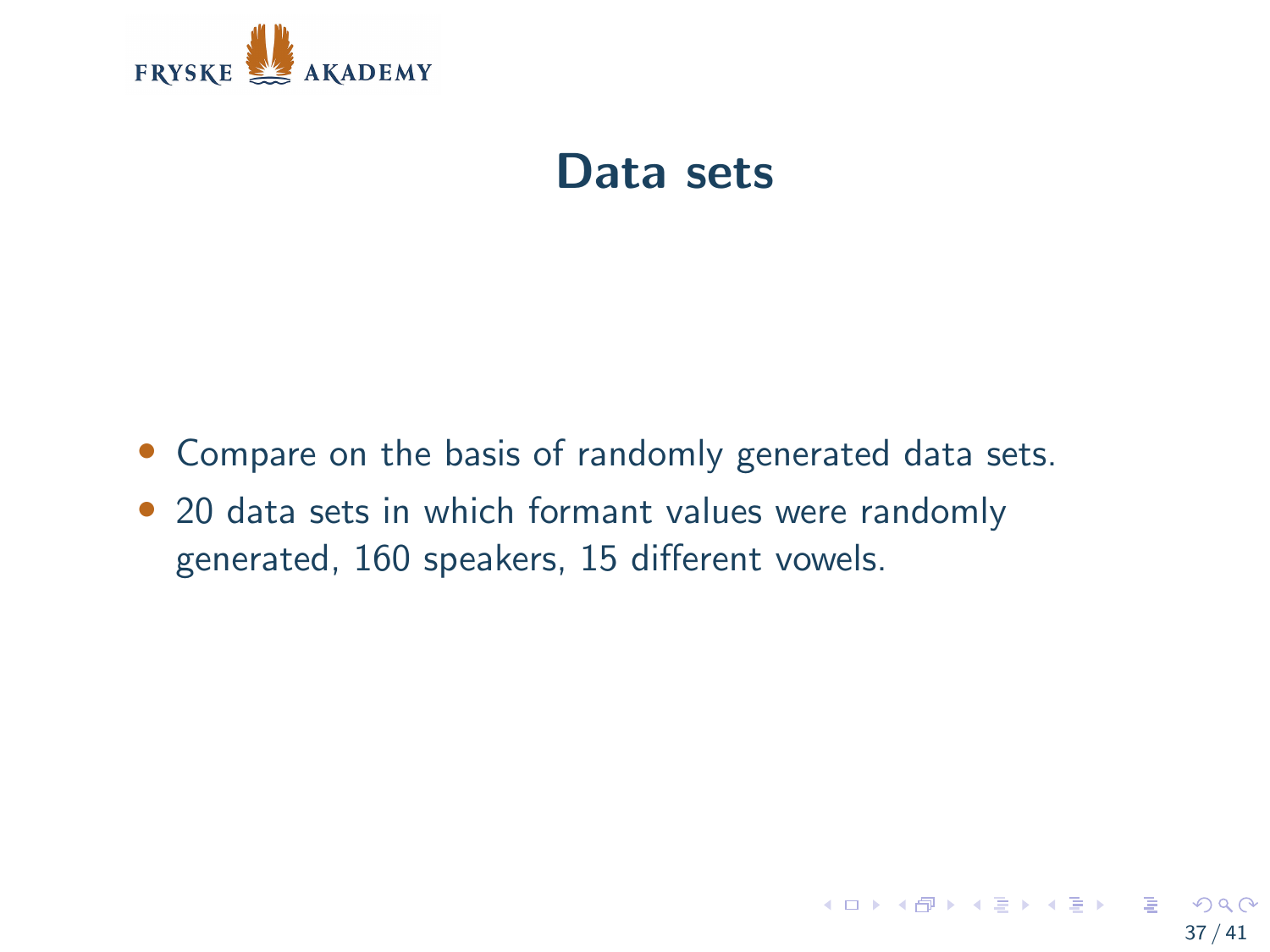![](_page_37_Picture_0.jpeg)

### **Results**

![](_page_37_Figure_2.jpeg)

メロメ メ御 メメ ミメメ ヨメ G.  $299$ 38 / 41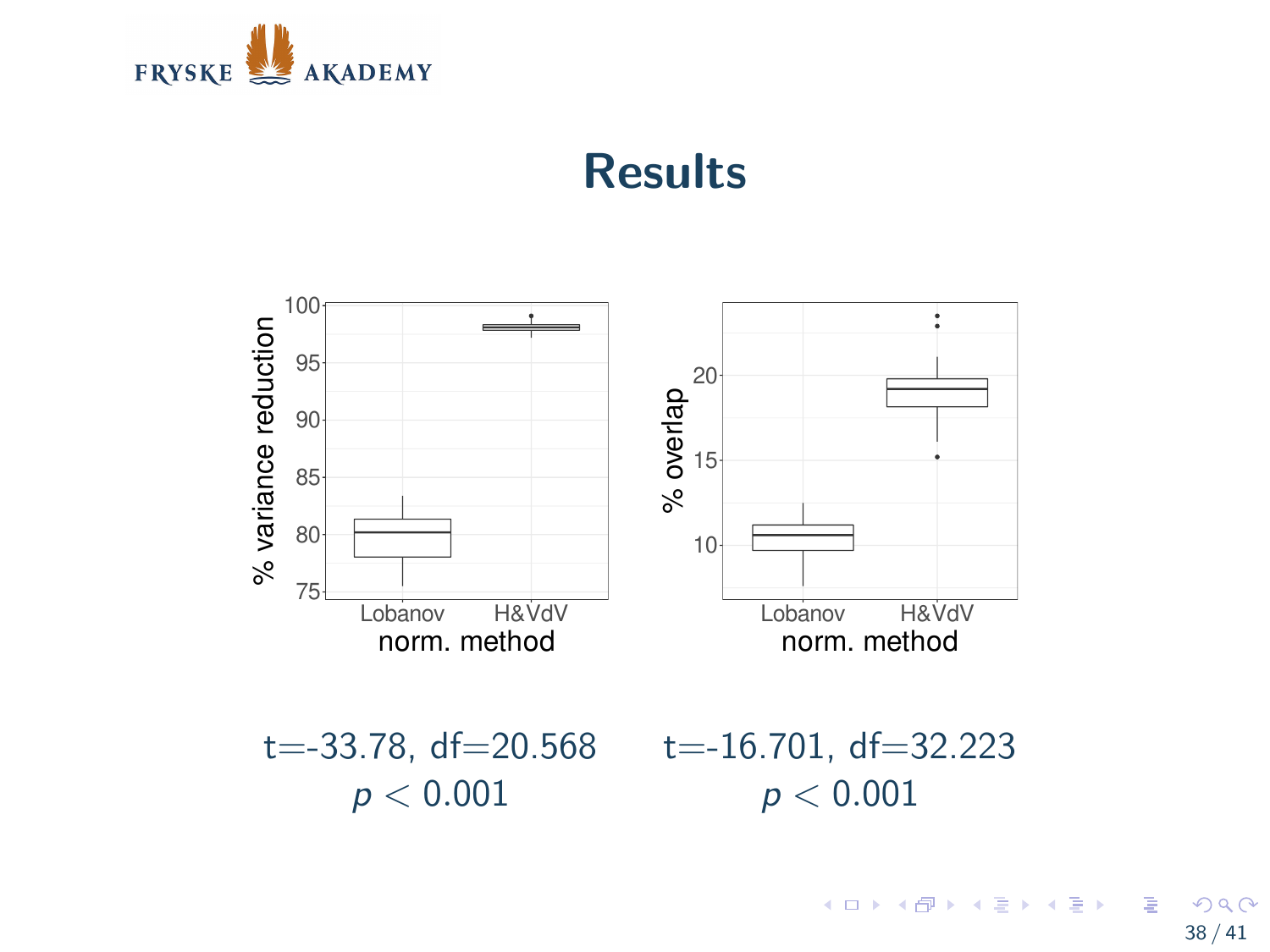![](_page_38_Picture_0.jpeg)

# Conclusion

- Replacing mean and standard deviation in Lobanov's method by the centroid and standard deviation of the points on the convex hull makes the vowel spaces of speakers more comparable, both in size and in overlap.
- The size and shape of the vowel space is more important than the distribution of vowels within the vowel space.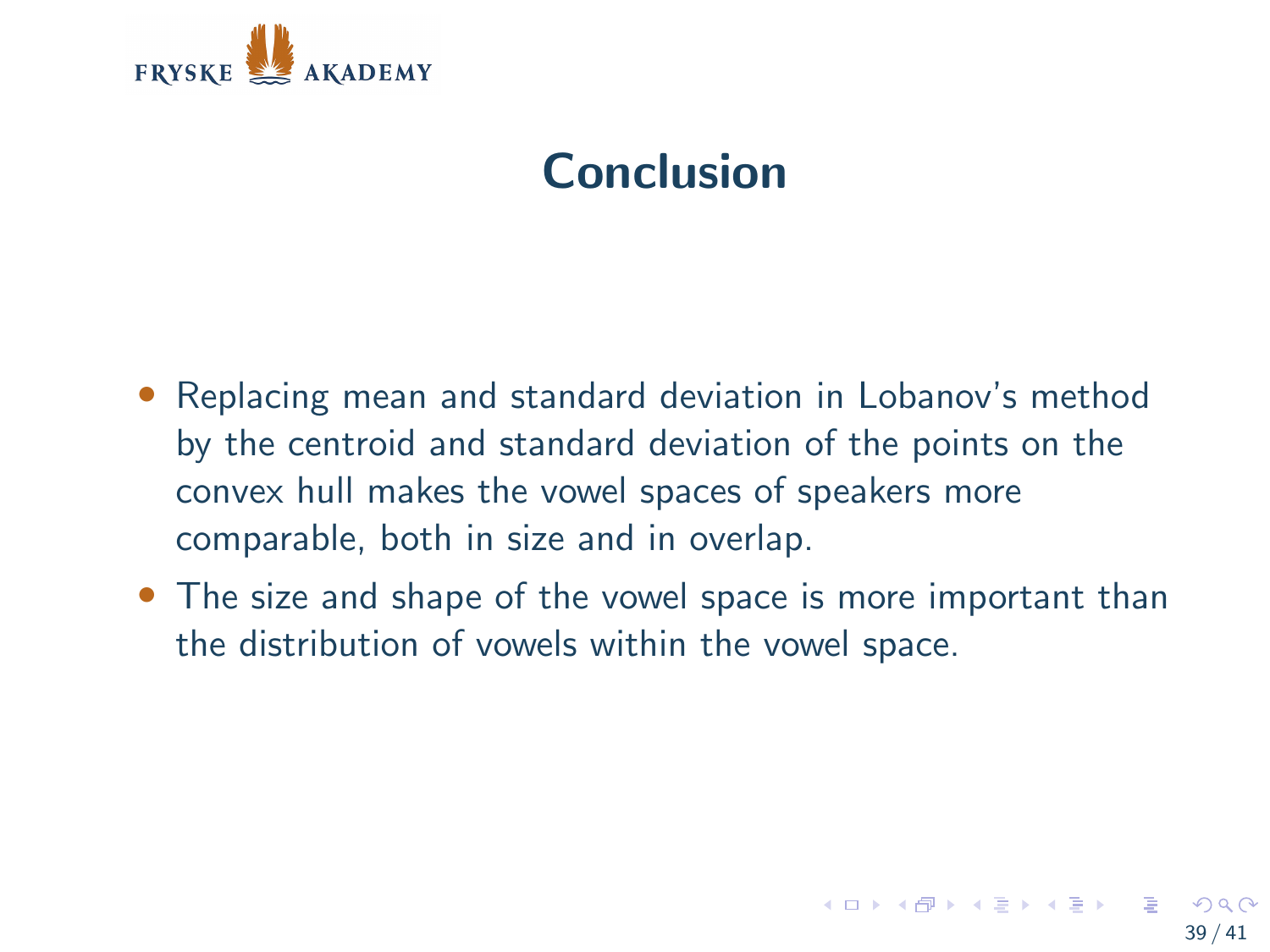![](_page_39_Picture_0.jpeg)

# Availability

The new normalization method is available at:

<visiblevowels.org>

and in the R package

visvow.

40 / 41

 $\Omega$ 

メロトメ 御 トメ 差 トメ 差 トー 差